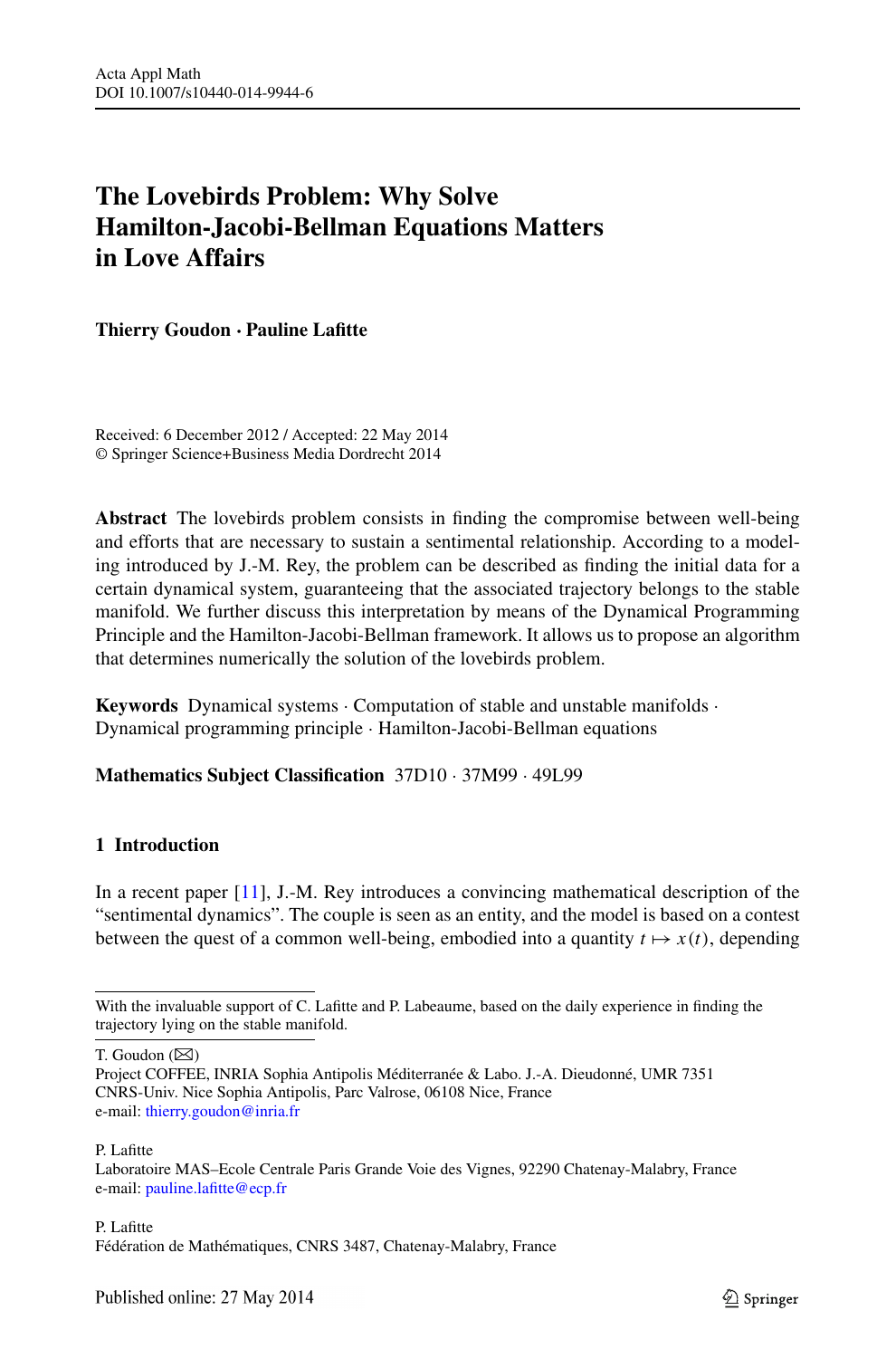only on the time variable, and the cost  $t \mapsto c(t)$  of the efforts necessary to maintain a satisfactory well-being. Indeed, the well-being has a natural tendency to fade, and efforts can counter-balance the erosion and sustain the well-being. The model is completed by a utility structure which accounts for the balance between the valuation of the well-being and sacrifices induced by the efforts. Too small values of the well-being as well as too high values of the efforts are not tolerable, which leads to the dissolution of the relationship. Despite its simplicity, the model proposed in [\[11\]](#page-18-0) provides interesting information on the dynamics of sentimental partnerships. In particular it brings an explanation to the so-called "failure paradox": while partners consistently plan a firm and eternal sentimental relationship, a large proportion of unions are eventually going to break up. As we shall recall below, according to J.-M. Rey's modeling, the sentimental dynamics can be mathematically understood in terms of dynamical systems and analysis of the phase portrait  $t \mapsto (x(t), c(t))$ . It turns out that the underlying dynamical system has a single equilibrium point, denoted hereafter  $(\bar{x}, \bar{c})$ , and the corresponding linearized system admits eigenvalues of opposite signs. The instability of the equilibrium state explains the difficulty in maintaining a durable relationship. Overall, the partners have to determine their efforts policy so that the trajectory  $t \mapsto (x(t), c(t))$  remains on the stable manifold of the dynamical system. In this paper we are thus interested in the "lovebirds problem": given an initial well-being state  $x_0$ , which is hopefully supposed to be quite high, how can we find the corresponding effort rate  $c_0$  which guarantees an unbreakable relationship, with a loving trajectory staying on the stable manifold? We shall see that the problem can be interpreted by means of the Dynamic Programming Principle that leads to the Hamilton-Jacobi-Bellman formalism. We describe a numerical procedure based on this interpretation which allows to find a fair approximation of the searched initial state.

The paper is organized as follows. At first we review the basis of J.-M. Rey's modeling. In particular we make the dynamical system which governs the sentimental dynamics appear. In Sect. [3](#page-5-0) we detail several questions of mathematical analysis on the model to make the role of the stable manifold clear. Finally, we discuss the problem in the framework of Dynamic Programming, which allows us to design a numerical method that gives an approximate solution to the lovebirds problem.

## **2 The Dynamics of Sentimental Relationships**

Let us remind the basis of J.-M. Rey's model. Readers interested in further mathematical modeling of sentimental dynamics, based on different ideas, can consult [\[6](#page-18-1)] or [\[10,](#page-18-2) Chap. 5]. Also an interesting model of parental care relying on game theory and with common technical features with the problem under consideration here can be found in [\[5](#page-18-3)]. The evolution of the well-being is governed by the ODE

<span id="page-1-0"></span>
$$
\frac{d}{dt}x = -rx + c, \quad x(0) = x_0.
$$
 (1)

Given  $x_0$  and  $t \mapsto c(t)$ , we denote by  $X_{x_0,c}$  the corresponding solution of [\(1\)](#page-1-0):

$$
X_{x_0,c}: t \longmapsto X_{x_0,c}(t) = x_0 e^{-rt} + \int_0^t e^{-r(t-s)} c(s) \, ds.
$$

The coefficient  $r > 0$  contains the natural erosion of the sentimental feeling. The value of the erosion parameter *r* depends on the considered relationship, as well as the threshold  $x_{\text{min}}$ below which the relationship becomes unsatisfactory and cannot survive. Next, we introduce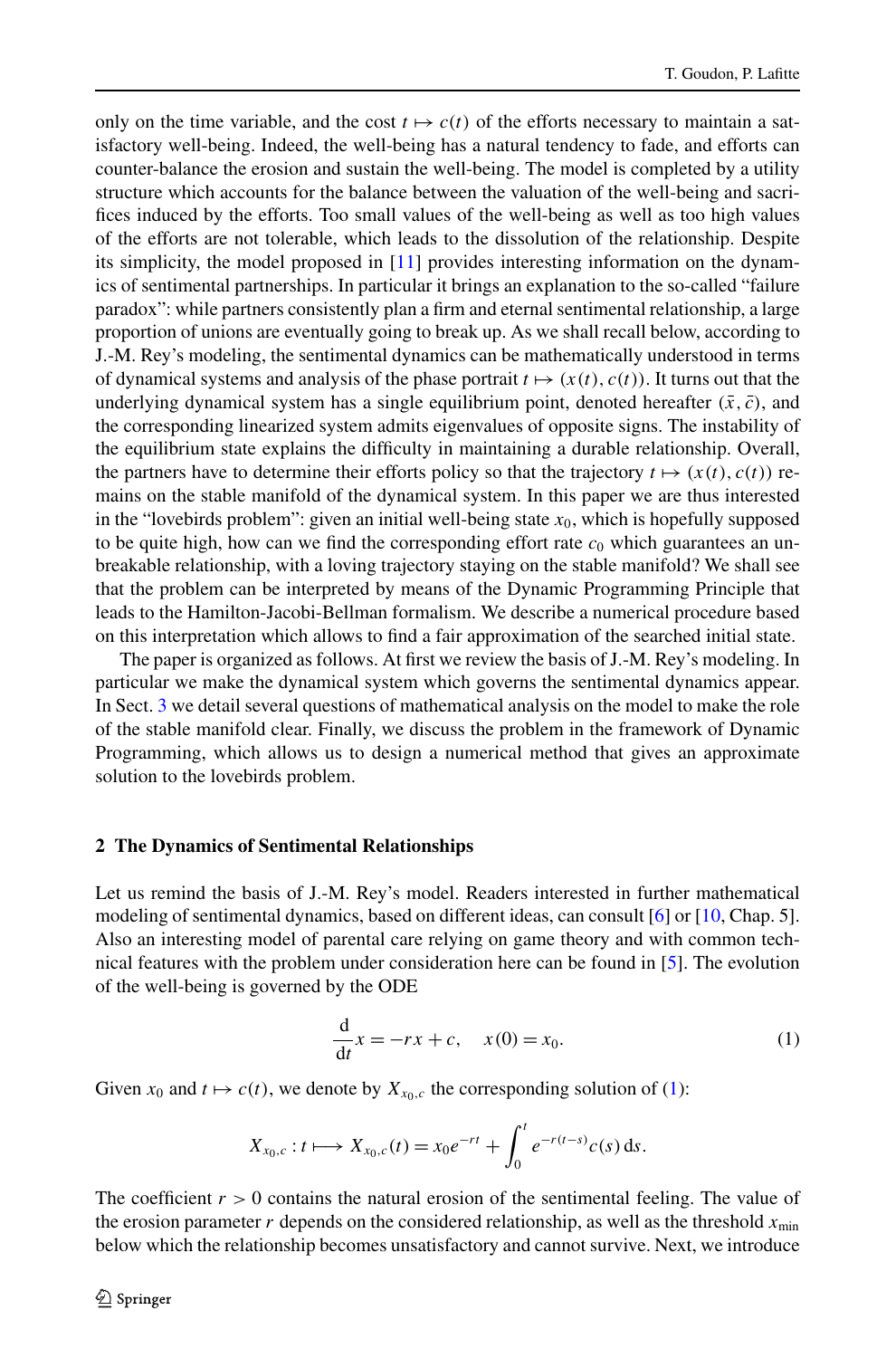the utility structure. A satisfaction function  $x \mapsto U(x)$  returns a valuation of the feeling state *x*. While the shape of the function obeys general rules, that are listed below, the details depend again on the individual situation: different couples might give different valuations to the same common feeling. Producing efforts at a certain level reduces the satisfaction: the function  $c \mapsto \mathcal{D}(c)$  evaluates the dissatisfaction due to the effort rate c. The two functions U (utility) and D (disutility) are defined on [0,  $\infty$ ), and they are required to satisfy the following properties:

- (i)  $U$  and  $D$  are (at least)  $C^2$  non negative functions,
- (ii)  $\mathcal{U}'(x) > 0$  for any  $x \ge 0$  and  $\lim_{x \to \infty} \mathcal{U}'(x) = 0$ ,
- (iii)  $\mathcal{U}''(x) \leq 0$  for any  $x \geq 0$ ,
- (iv)  $0 < \alpha \le \mathcal{D}''(c) \le A < \infty$  for any  $c \ge 0$  and  $\lim_{c \to \infty} \mathcal{D}'(c) = \infty$ ,
- (v) there exists  $c_{\star} \ge 0$  such that  $\mathcal{D}(c_{\star}) \ge 0$ ,  $\mathcal{D}'(c_{\star}) = 0$ .

The quest for happiness then results in a competition between feeling and efforts, which can be expressed as the optimization of the following cost function, the so-called "total satisfaction"

$$
\mathbf{J}:(x,c)\longmapsto\int_0^\infty e^{-\rho t}(\mathcal{U}(x(t))-\mathcal{D}(c(t)))\,\mathrm{d}t,
$$

the functional framework being clarified later on. This quantity involves the so-called impatience parameter  $\rho > 0$ , which enters in the definition of the weight in the history of the relationship evaluated with  $J(x, c)$ . We refer to [[11](#page-18-0)] for further details on the modeling issues. We seek to maximize **J** under the constraint [\(1\)](#page-1-0). Therefore we wish to define the mapping

$$
\mathbb{J}: x_0 \longmapsto \max_c \{\mathcal{J}(x_0, c)\}\
$$

where

$$
\mathcal{J}:(x_0,c)\longmapsto \int_0^\infty e^{-\rho t}(\mathcal{U}(X_{x_0,c}(t))-\mathcal{D}(c(t))\,dt.
$$

As a matter of fact, we deduce from (i)–(v) that  $D$  is non-negative, convex and satisfies

$$
0 \leq \mathcal{D}(c_{\star}) + \frac{\alpha}{2}|c - c_{\star}|^2 \leq \mathcal{D}(c) \leq \mathcal{D}(c_{\star}) + \frac{A}{2}|c - c_{\star}|^2
$$

while *U* is concave and satisfies, for any  $x \ge 0$ 

$$
0 \leq \mathcal{U}(x) \leq \mathcal{U}(0) + \mathcal{U}'(0)x.
$$

This remark allows to make the functional framework precise: given  $x_0 > 0$ ,  $\mathcal{J}(x_0, \cdot)$  makes sense on the set

$$
L_{\rho,+}^2 = \left\{ c \ge 0, \int_0^\infty e^{-\rho t} |c(t)|^2 \, \mathrm{d}t < \infty \right\}.
$$

Indeed, it is clear that, for any  $x_0 > 0$  and  $c \in L^2_{\rho,+}$ , we have  $X_{x_0,c} \in L^1_{\rho,+}$ , and  $X_{x_0,c} \in L^2_{\kappa,+}$ for any  $\kappa > \rho$ . Therefore  $\mathcal{J}(x_0, \cdot)$  is  $\alpha$ -concave on  $L^2_{\rho,+}$ , which is a weakly closed convex subset of a Banach space. Computing the derivative with respect to  $c$  (denoted here with the prime symbol) we get

$$
\mathcal{J}'(x_0, c)(h) = \int_0^{\infty} e^{-\rho t} \left( \mathcal{U}'(X_{x_0, c}(t)) e^{-rt} \int_0^t e^{rs} h(s) \, ds - \mathcal{D}'(c(t)) h(t) \right) dt.
$$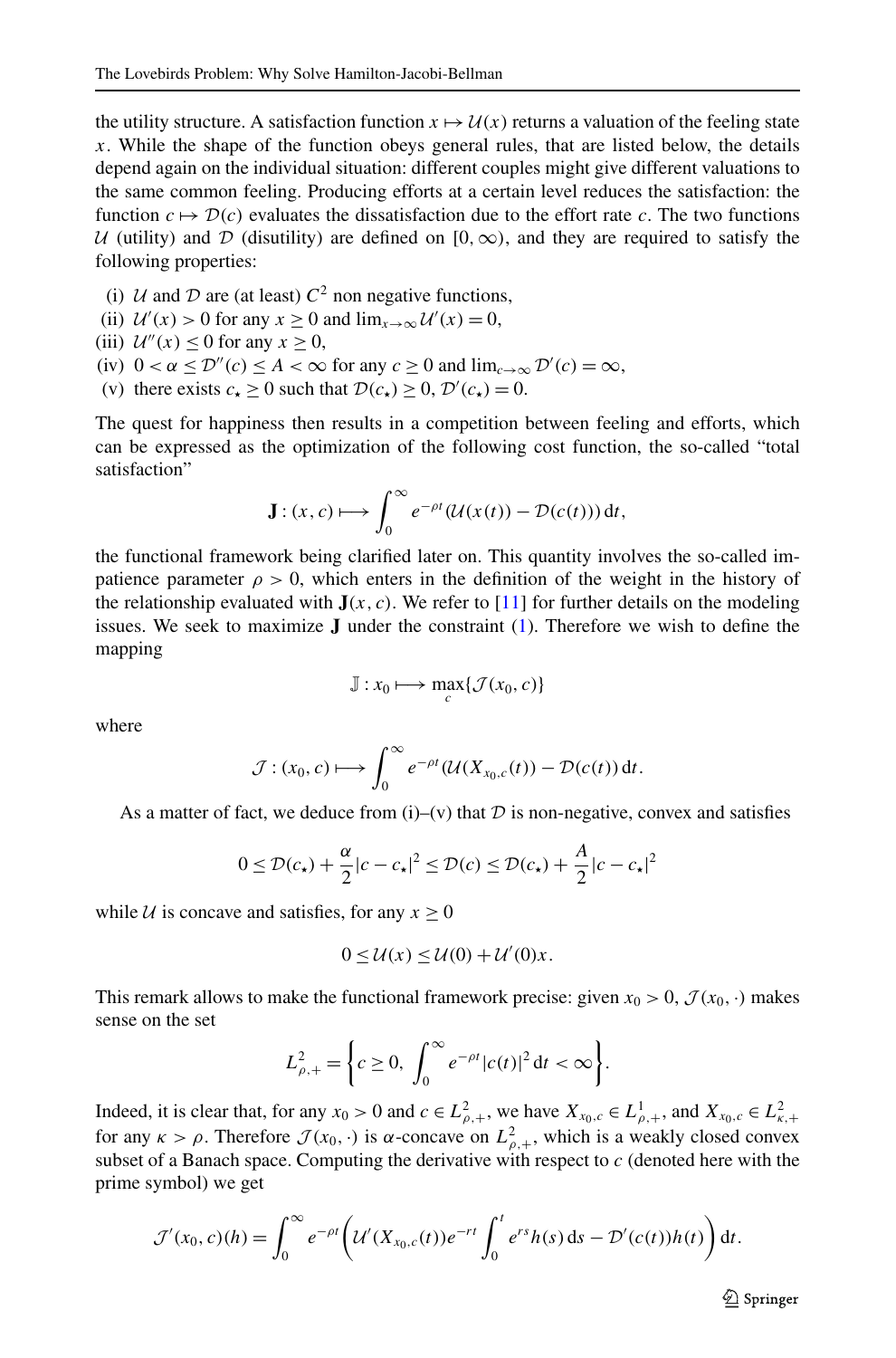Integrating by parts yields

$$
\mathcal{J}'(x_0,c)(h) = \int_0^\infty h(t) \bigg(e^{rt} \int_t^\infty \mathcal{U}'(X_{x_0,c}(s)) e^{-(r+\rho)s} ds - e^{-\rho t} \mathcal{D}'(c(t))\bigg) dt.
$$

We conclude with the following statement.

**Proposition 1** *The functional*  $\mathcal{J}(x_0, \cdot)$  *admits a unique maximizer*  $t \mapsto c_{\heartsuit}(t)$  *in*  $L^2_{\rho,+}$ *, characterized by the property*:

<span id="page-3-0"></span>For any 
$$
h \in L^2_{\rho,+}
$$
, we have  $\mathcal{J}'(x_0, c_{\heartsuit})(c_{\heartsuit} - h) \geq 0$ .

<span id="page-3-3"></span>Assuming that  $c_{\heartsuit}$  remains positive, we can choose the trial function  $h = c_{\heartsuit} \pm \zeta$ , with  $\zeta \ge 0$  in  $C_c^{\infty}((0, \infty))$  and we end up with the following relation, which holds for any  $t \ge 0$ ,

$$
c_{\heartsuit}(t) = (\mathcal{D}')^{-1} \left( e^{(r+\rho)t} \int_t^{\infty} e^{-(r+\rho)s} \mathcal{U}'\left(x_0 e^{-rs} + \int_0^s e^{-r(s-\sigma)} c_{\heartsuit}(\sigma) d\sigma \right) ds \right). \tag{2}
$$

It turns out that the optimal solution can be investigated by means of dynamical systems, as a consequence of the following facts (which are already presented in [[11](#page-18-0)]).

**Theorem 1** Let  $x_0 \geq 0$ . Let  $c_{\infty}$  be the maximizer of  $\mathcal{J}(x_0, \cdot)$ . The following assertions hold *true*:

- (a) The function  $t \mapsto c_{\heartsuit}(t)$  does not vanish and remains positive a. e.
- (b) *It is thus characterized by* [\(2\)](#page-3-0).
- (c) *The pair*  $(x_{\heartsuit} = X_{x_0,c_{\heartsuit}}, c_{\heartsuit})$  *is a solution of the differential system*

<span id="page-3-1"></span>
$$
\frac{d}{dt}x = -rx + c,
$$
  

$$
\mathcal{D}''(c)\frac{d}{dt}c = -\mathcal{U}'(x) + (r+\rho)\mathcal{D}'(c).
$$
 (3)

(d) *Furthermore, we have*  $\lim_{t\to\infty} (x_{\heartsuit}(t), c_{\heartsuit}(t)) = (\bar{x}, \bar{c})$ , *where*  $(\bar{x}, \bar{c})$  *is the (unique) equilibrium of system* [\(3](#page-3-1)); *in other words*  $(x_0, c_0)$  *belongs to the stable manifold of* ([3\)](#page-3-1).

For the forthcoming discussion, it can be helpful to have in mind the typical phase portrait of the dynamical system ([3\)](#page-3-1), as displayed in Fig. [1](#page-4-0). Before detailing the analysis, it is worth explaining the question by means of the Lagrangian framework. We denote by **L** the following Lagrangian functional

<span id="page-3-2"></span>
$$
\mathbf{L}: (x, c; \lambda) \longmapsto \mathbf{J}(x, c) - \int_0^\infty \lambda(t) e^{-\rho t} \left( \frac{\mathrm{d}}{\mathrm{d}t} x + rx - c \right) (t) \, \mathrm{d}t.
$$

For the functional framework,  $\mathbf{L}(x, c; \lambda)$  is well defined with  $c \in L^2_\rho$ ,  $x \in L^2_\kappa$  with  $\frac{d}{dt}x \in L^2_\kappa$ , where  $\rho < \kappa < 2\rho$  so that  $L^2_{\kappa} \subset L^1_{\rho}$ , and  $\lambda \in L^2_{2\rho - \kappa}$ .

**Theorem 2** *If*  $(x_0, c_0, \lambda_0)$  *is a saddle point of* **L** *then we have* 

$$
\mathbf{J}(x_{\heartsuit}, c_{\heartsuit}) = \max \left\{ \mathbf{J}(x, c), \ \frac{d}{dt} x = -rx + c, \ x(0) = x_0 \right\} = \max_{c} \mathcal{J}(x_0, c) = \mathbb{J}(x_0). \tag{4}
$$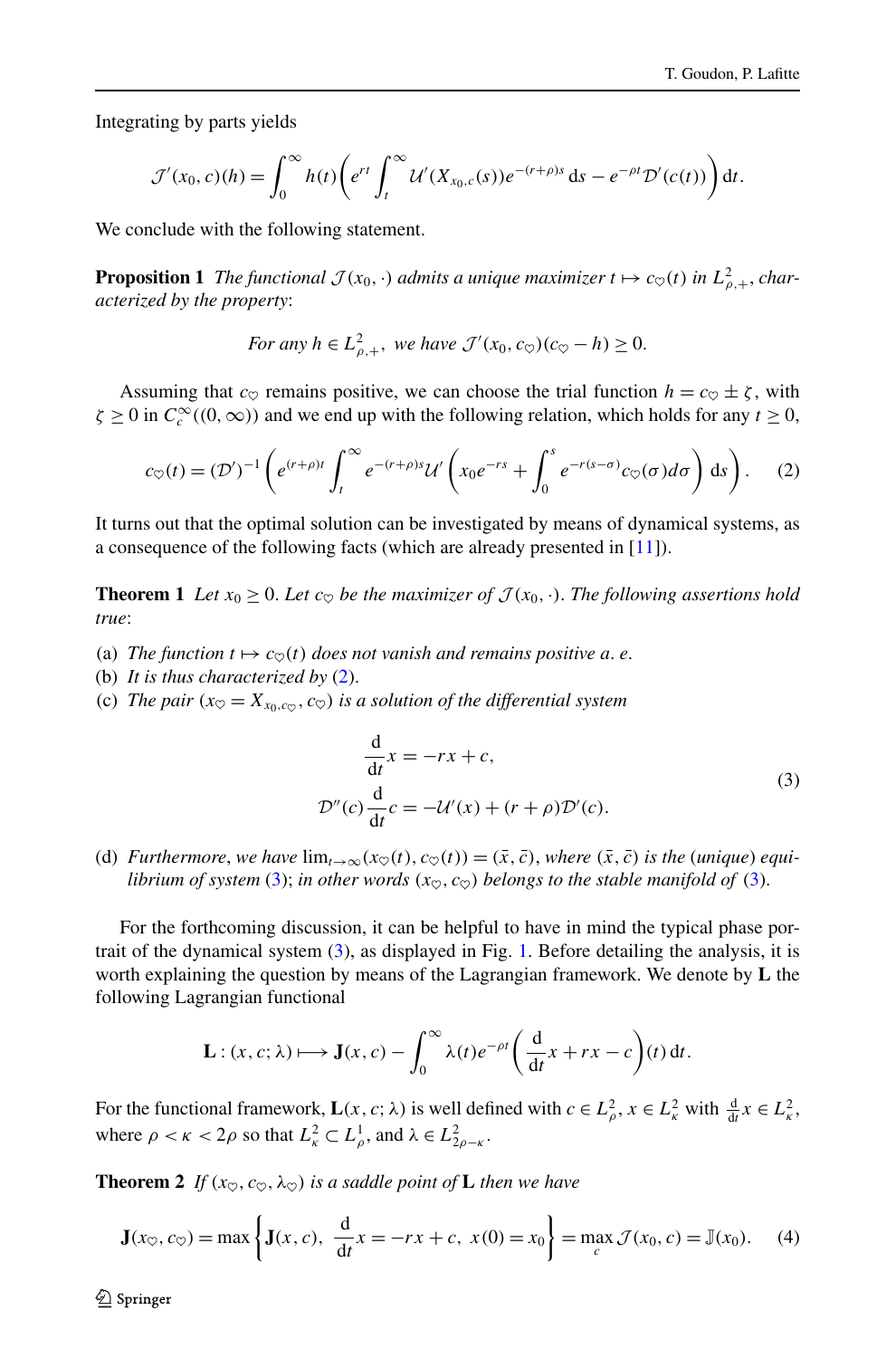<span id="page-4-0"></span>**Fig. 1** Typical phase portrait of the sentimental dynamics



*Furthermore, as long as*  $c_{\heartsuit}(t) > 0$ ,  $(x_{\heartsuit}, c_{\heartsuit}, \lambda_{\heartsuit})$  *is a solution of the following differential system*

<span id="page-4-3"></span><span id="page-4-2"></span><span id="page-4-1"></span>
$$
\frac{d}{dt}x_0(t) = -rx_0(t) + c_0(t),
$$
\n(5)

$$
\frac{d}{dt}c_{\heartsuit}(t) = \frac{(r+\rho)\mathcal{D}'(c_{\heartsuit}(t)) - \mathcal{U}'(x_{\heartsuit}(t))}{\mathcal{D}''(c_{\heartsuit}(t))},\tag{6}
$$

$$
\frac{\mathrm{d}}{\mathrm{d}t}\lambda_{\heartsuit}(t) = (r+\rho)\lambda_{\heartsuit}(t) - \mathcal{U}'(x_{\heartsuit}(t)).\tag{7}
$$

*Proof* For any trial function  $t \mapsto \mu(t)$  we observe that

$$
\mathbf{L}(x_{\heartsuit}, c_{\heartsuit}; \lambda_{\heartsuit} + \mu) - \mathbf{L}(x_{\heartsuit}, c_{\heartsuit}; \lambda_{\heartsuit})
$$
\n
$$
= -\int_0^{\infty} e^{-\rho t} \mu(t) \left( \frac{d}{dt} x_{\heartsuit}(t) + rx_{\heartsuit}(t) - c_{\heartsuit}(t) \right) dt \ge 0
$$

holds, which allows to justify  $(5)$ . Then, we deduce  $(4)$  $(4)$ . By the same token, we study the behavior of **L** with respect to perturbations of  $x_{\heartsuit}$  and  $c_{\heartsuit}$ . Owing to the convexity assumptions on U and D we show that for any  $t \mapsto \xi(t)$  and  $t \mapsto \kappa(t)$  such that  $c_{\heartsuit}(t) + \kappa(t) \ge 0$ , the quantity

$$
\int_0^{\infty} e^{-\rho t} \left[ U'(x_{\heartsuit}(t))\xi(t) - D'(c_{\heartsuit}(t))\kappa(t) - \lambda_{\heartsuit}(t) \left( \frac{d}{dt} \xi(t) + r\xi(t) - \kappa(t) \right) \right] dt
$$
\n
$$
= \int_0^{\infty} e^{-\rho t} \left[ \xi(t) \left( U'(x_{\heartsuit}(t)) - (r + \rho)\lambda_{\heartsuit}(t) + \frac{d}{dt} \lambda_{\heartsuit}(t) \right) - \kappa(t) \left( D'(c_{\heartsuit}(t)) - \lambda_{\heartsuit}(t) \right) \right] dt
$$

is non positive. It implies the relations ([6\)](#page-4-2) and [\(7\)](#page-4-3).  $\Box$ 

Theorem [1](#page-3-3) establishes the connection between the optimization problem and the determination of the stable manifold of the associated differential system: given  $x_0 \ge 0$ , finding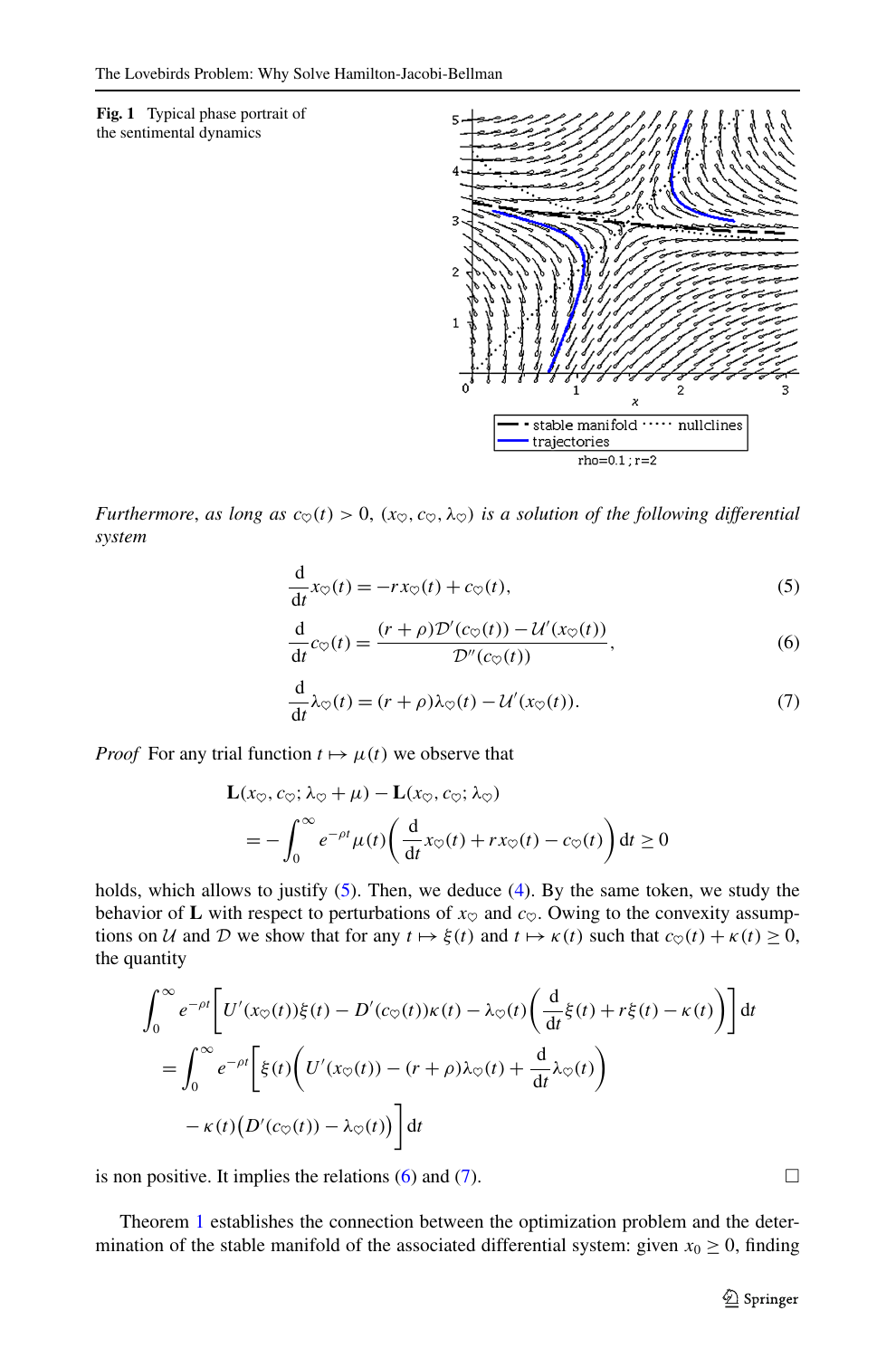<span id="page-5-0"></span>the optimal strategy  $c_{\heartsuit}$  reduces to finding  $c_0 \ge 0$  such that  $(x_0, c_0)$  lies in the stable manifold of  $(3)$  $(3)$  $(3)$ . However, this observation, which has a key role in the discussion in [[11](#page-18-0)], left open how the optimal state  $c_0$  could be found. Formula ([2](#page-3-0)) defines  $c_0$  and the trajectory  $c_{\infty}$  implicitly, but the formula is of reduced practical use: how to derive a numerical method based on  $(2)$  $(2)$  $(2)$  to find the optimal strategy is far from clear. We shall see that  $c_0$  can be obtained as a function of  $x_0$  by means of the resolution of a HJB equation. This viewpoint which involves now the resolution of a PDE might look complicated. However, it turns out that efficient numerical procedures can be used to solve this PDE, thus determining the stable manifold of [\(3\)](#page-3-1).

# **3 Proof of Theorem [1](#page-3-3)**

We start by discussing the existence-uniqueness of the equilibrium point of ([3\)](#page-3-1). For  $x \ge 0$ given, since  $\mathcal{D}'$  and  $\mathcal{U}'$  are monotone, their asymptotic behavior being prescribed in Assumptions (ii) and (iv) above, there exists a unique  $\gamma(x) \in [c_{\star}, +\infty)$  such that  $(r + \rho)\mathcal{D}'(\gamma(x)) =$  $U'(x)$ . We note that  $\gamma'(x) = \frac{U''(x)}{(r+\rho)\mathcal{D}''(\gamma(x))} < 0$  and  $\lim_{x\to\infty} \gamma(x) = c$ . Hence, in the phase plane  $(x, c)$ , the curve  $x \mapsto \gamma(x)$  intersects the line  $c = rx$  at a unique point  $(\bar{x}, \bar{c}) \in$  $(0, \infty) \times (c_{\star}, \infty)$ . It defines the unique equilibrium point of ([3](#page-3-1)). As observed in [\[11\]](#page-18-0), there is an effort gap: the rate of effort  $\bar{c}$  at the equilibrium is larger than the rate of least effort *c*<sub>**z**</sub>. Note also that the equilibrium values  $\bar{x}$  and  $\bar{c} = r\bar{x}$  are non increasing functions of *ρ*, because

$$
r + \rho = \frac{\mathcal{U}'(\bar{x})}{\mathcal{D}'(r\bar{x})}
$$

where the right-hand side is a non increasing function of *x*, which means that the longer the memory lasts, the better the feeling.

The goal is to show the existence of a curve  $c_0 = \varphi(x_0)$  such that the points  $(x_0, \varphi(x_0))$ are zeroes of the mapping

$$
\Phi(x_0, c_0) = \mathcal{D}'(c_0) - \int_0^\infty e^{-(r+\rho)s} \mathcal{U}'(x(x_0, c_0; s)) \, ds
$$

with  $t \mapsto (x, c)(x_0, c_0; t)$  solution of ([3](#page-3-1)) associated to the initial data  $(x_0, c_0)$ . The mapping under consideration corresponds to the evaluation of  $(2)$  $(2)$  $(2)$  at time  $t = 0$ . To start with, we observe that  $(\bar{x}, \bar{c})$  is such a zero:

$$
\Phi(\bar{x}, \bar{c}) = \mathcal{D}'(\bar{c}) - \frac{\mathcal{U}'(\bar{x})}{r + \rho} = 0.
$$

We are going to consider  $\Phi$  over perturbations of this specific solution.

To this end, we need to introduce a couple of definitions. The linearization of [\(3\)](#page-3-1) yields

$$
\frac{\mathrm{d}}{\mathrm{d}t}y = Ay
$$

with

$$
A = \begin{pmatrix} -r & 1 \\ -\frac{\mathcal{U}''(\bar{x})}{\mathcal{D}''(\bar{c})} & r+\rho \end{pmatrix}.
$$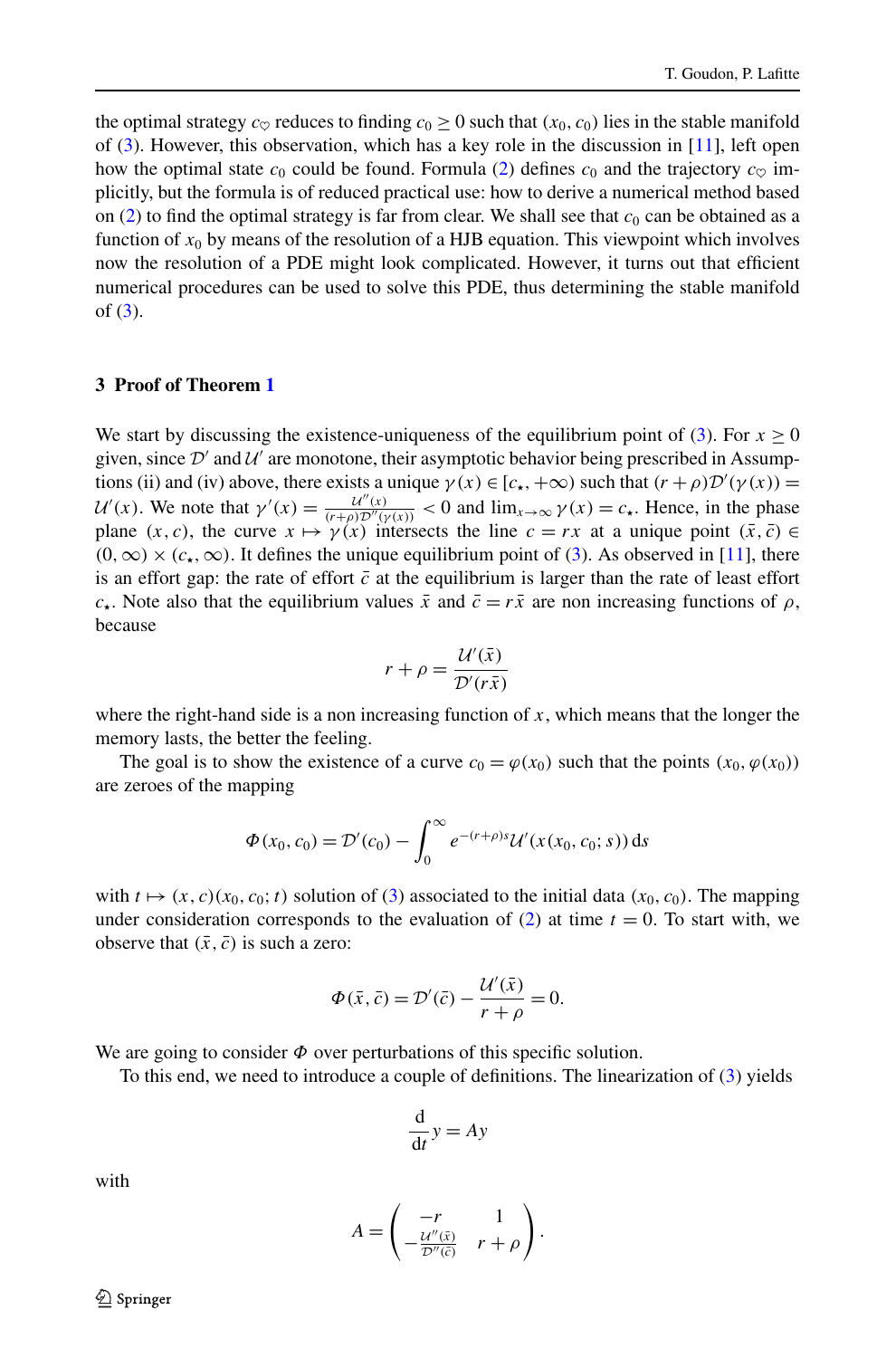The characteristic polynomial reads

$$
P_A(\lambda) = \lambda^2 - \rho \lambda + \frac{\mathcal{U}''(\bar{x})}{\mathcal{D}''(\bar{c})} - r(r + \rho) = (\lambda - \lambda_+)(\lambda - \lambda_-).
$$

The discriminant  $\Delta = (2r + \rho)^2 - 4 \frac{U''(\bar{x})}{D''(\bar{c})}$  is positive and the system admits two eigenvalues of opposite signs

<span id="page-6-1"></span>
$$
\lambda_{\pm} = \frac{1}{2} (\rho \pm \sqrt{\Delta}). \tag{8}
$$

Some associated eigenvectors are

$$
V_{\pm} = \frac{1}{N_{\pm}} \begin{pmatrix} 1 \\ r + \lambda_{\pm} \end{pmatrix}, \quad N_{\pm} = \sqrt{1 + (r + \lambda_{\pm})^2}.
$$

Let  $P = (V_+ \ V_-)$  be the passage matrix from the canonical basis  $(e_1, e_2)$  to the eigenbasis  $(V_+, V_-)$ . For the inverse matrix we find

$$
P^{-1} = \frac{N_{-}N_{+}}{\lambda_{-}-\lambda_{+}} \begin{pmatrix} \frac{r+\lambda_{-}}{N_{-}} & -\frac{1}{N_{-}}\\ -\frac{r+\lambda_{+}}{N_{+}} & \frac{1}{N_{+}} \end{pmatrix}.
$$

We introduce the projection  $\Pi$  on the negative eigenspace Span $\{V_-\}$  following the direction  $V_+$  (resp. the projection  $\Pi_+$  on the positive eigenspace Span $\{V_+\}$  following the direction *V*−), namely in the canonical basis

$$
\Pi = P \begin{pmatrix} 0 & 0 \\ 0 & 1 \end{pmatrix} P^{-1}, \qquad \Pi_{+} = P \begin{pmatrix} 1 & 0 \\ 0 & 0 \end{pmatrix} P^{-1}.
$$

Finally, we denote

$$
F: y = \begin{pmatrix} x \\ c \end{pmatrix} \longmapsto F(y) = \begin{pmatrix} -rx + c \\ \frac{1}{\mathcal{D}''(c)}((r + \rho)\mathcal{D}'(c) - \mathcal{U}'(x)) \end{pmatrix}.
$$

We set

$$
\tilde{y} = \begin{pmatrix} \tilde{x} \\ \tilde{c} \end{pmatrix} = \begin{pmatrix} x_0 \\ c_0 \end{pmatrix} - \begin{pmatrix} \bar{x} \\ \bar{c} \end{pmatrix} = y_0 - \bar{y}.
$$

and we rephrase the problem of finding zeroes  $(x_0, c_0)$  of  $\Phi$  as searching for perturbations  $\tilde{y}$  that make the application

$$
\Psi : \tilde{y} \mapsto \mathcal{D}'((\bar{y} + \tilde{y}) \cdot e_2) - \int_0^\infty e^{-(r+\rho)s} \mathcal{U}'([\bar{y} + Y_{\tilde{y}}(s)] \cdot e_1) ds = \Phi(\bar{y} + \tilde{y})
$$

vanish where  $s \mapsto Y_{\tilde{y}}(s)$  is the solution of

<span id="page-6-0"></span>
$$
\frac{\mathrm{d}}{\mathrm{d}s}Y(s) = F(\bar{y} + Y(s)), \qquad Y(0) = \tilde{y}.
$$

We rewrite this ODE as

$$
\left(\frac{\mathrm{d}}{\mathrm{d}s} - A\right)Y(s) = \mathcal{G}(Y(s)) \quad \mathcal{G}(Y) = F(\bar{y} + Y) - AY. \tag{9}
$$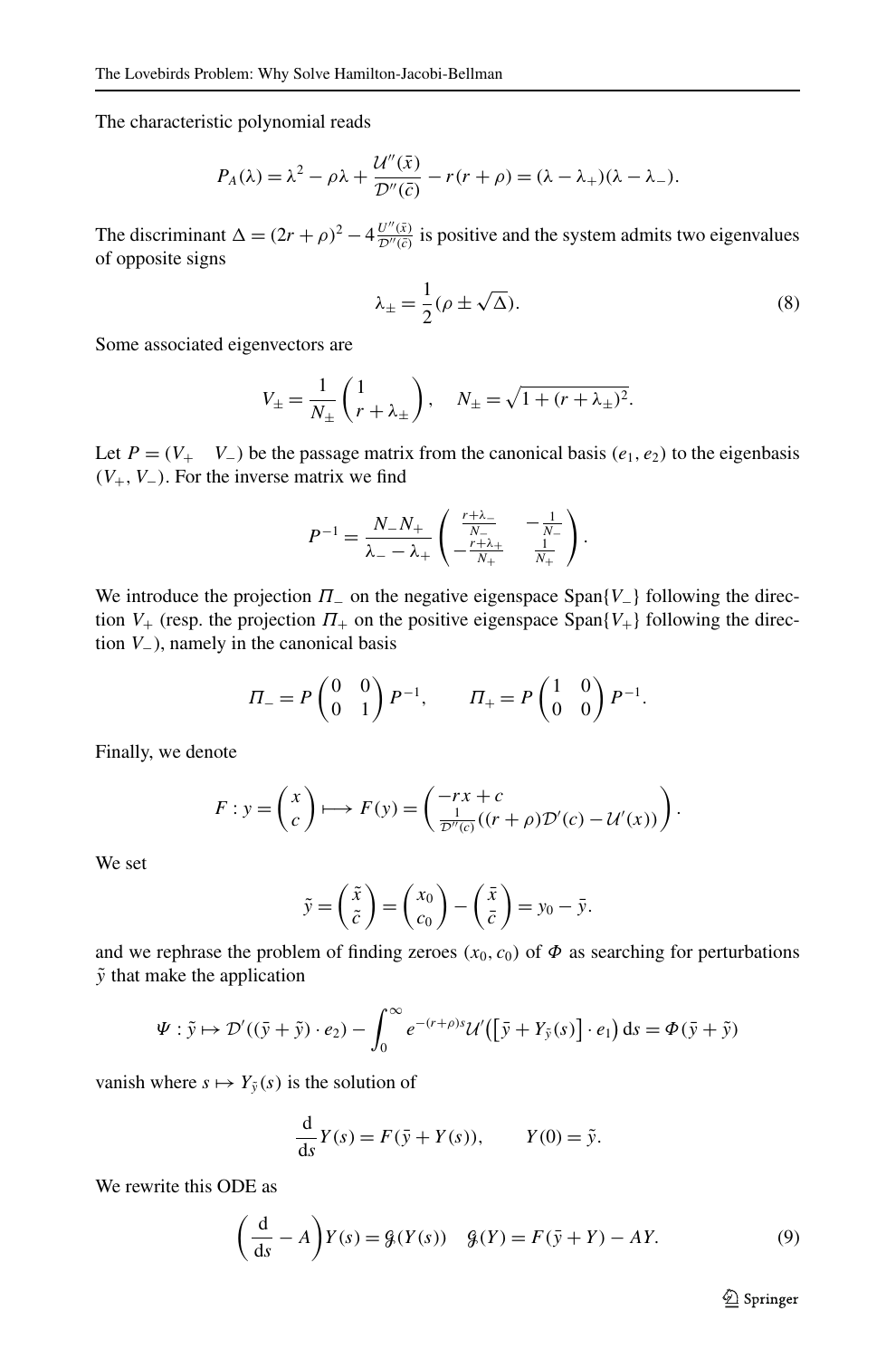Note that

$$
\mathcal{G}(0) = 0, \quad \nabla \mathcal{G}(0) = \nabla F(\bar{y}) - A = 0.
$$

Of course, we have  $\Psi(0) = 0$ . In order to find zeroes of  $\Psi$ , we are going to use the Implicit Function Theorem.

Solutions of the linear ODE

$$
\left(\frac{\mathrm{d}}{\mathrm{d}s} - A\right)Y(s) = Z(s)
$$

can be decomposed as a sum of a solution of the homogeneous equation and a particular solution of the full equation. We bear in mind that we are interested in solutions that remain bounded for positive times:  $Y \in C^1 \cap L^\infty([0,\infty))$ . Hence we consider solutions of the homogeneous problem having the form  $Y_h(s) = e^{As} \xi$ , with  $\xi \in \text{Span}\{V_-\}$ . Next, the formula

$$
Y_0(t) = \int_0^t e^{A(t-s)} \Pi_- Z(s) \, ds - \int_t^\infty e^{A(t-s)} \Pi_+ Z(s) \, ds
$$

provides a bounded solution of the non homegeneous equation. Indeed, this function can be dominated on  $[0, \infty)$  by  $C\|Z\|_{L^{\infty}([0,\infty))}(1/\lambda_{+} - 1/\lambda_{-})$ , with  $C > 0$  a certain positive constant. As a matter of fact, observe that  $Y_0(0)$  lies in Span $\{V_+\}$ . Therefore, solutions  $Y =$ *Y*<sub>h</sub> + *Y*<sub>0</sub> of ([9](#page-6-0)) can be written as solutions in  $C^1 \cap L^\infty([0,\infty))$  of the fixed point problem

$$
Y(t) = e^{At} \Pi_{-} \tilde{y} + \mathcal{K} \circ \mathcal{G}(Y)(t)
$$

where  $K$  is the linear operator defined by

$$
\mathcal{K}: C^0 \cap L^{\infty}([0, \infty)) \longrightarrow C^1 \cap L^{\infty}([0, \infty))
$$
  

$$
Z \longmapsto \int_0^t e^{A(t-s)} \Pi_{-} Z(s) ds - \int_t^{\infty} e^{A(t-s)} \Pi_{+} Z(s) ds.
$$

Now, we rewrite

$$
\Psi(\tilde{y}) = \mathcal{D}'((\tilde{y} + \tilde{y}) \cdot e_2) - \int_0^\infty e^{-(r+\rho)s} \mathcal{U}'\big(\big[\tilde{y} + e^{As}\Pi_-\tilde{y} + \mathcal{K}\circ\mathcal{G}(Y_{\tilde{y}})(s)\big]\cdot e_1\big) ds.
$$

We compute the derivative

$$
\nabla_{\tilde{y}} \Psi(0)^T = \mathcal{D}''(\bar{c})(0 \quad 1) - \int_0^\infty e^{-(r+\rho)s} \mathcal{U}''(\bar{x})(1 \quad 0) \left(e^{As}\Pi_- + \mathcal{K}\nabla\mathcal{G}(0)\tilde{Y}(s)\right) ds.
$$

where  $s \mapsto \tilde{Y}(s)$  is solution of the linear system

$$
\frac{\mathrm{d}}{\mathrm{d}t}\tilde{Y} - A\tilde{Y} = \nabla \mathcal{G}(Y_{\tilde{y}})\tilde{Y}, \quad \tilde{Y}(0) = \mathbb{I}.
$$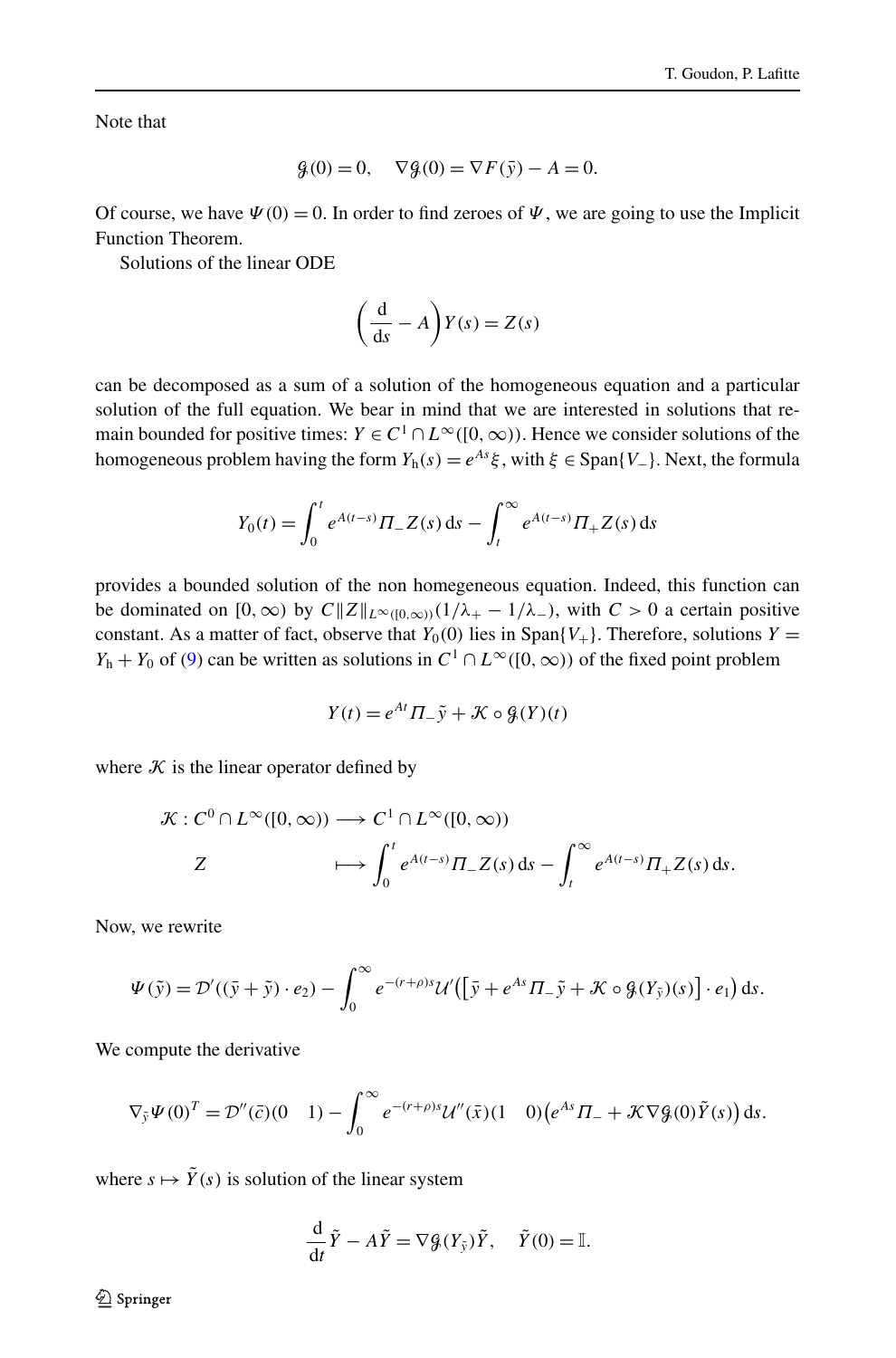Since  $\nabla \mathcal{G}(0) = 0$  and  $e^{As} \Pi = e^{\lambda - s} \Pi$ , we obtain

$$
\nabla_{\tilde{y}} \Psi(0)^{T} = \mathcal{D}''(\bar{c})(0 \quad 1) - \int_{0}^{\infty} e^{-(r+\rho)s} \mathcal{U}''(\bar{x})(1 \quad 0)e^{As} \Pi_{-} ds
$$
  
=  $\mathcal{D}''(\bar{c})(0 \quad 1) - \int_{0}^{\infty} e^{-(r+\rho)s} e^{\lambda_{-}s} ds \mathcal{U}''(\bar{x})(1 \quad 0)\Pi_{-} = \left(\mathcal{D}''(\bar{c})(0 \quad 1) - \frac{\mathcal{U}''(\bar{x})}{r+\rho-\lambda_{-}}(1 \quad 0)\right)\Pi_{-} + \mathcal{D}''(\bar{c})(0 \quad 1)\Pi_{+}.$ 

We compute

$$
\Pi_{-}=P\begin{pmatrix}0&0\\0&1\end{pmatrix}P^{-1}=\begin{pmatrix}\frac{r+\lambda_{+}}{\lambda_{+}-\lambda_{-}}&\frac{-1}{(\lambda_{+}-\lambda_{-})}\\ \frac{(r+\lambda_{+})(r+\lambda_{-})}{\lambda_{+}-\lambda_{-}}&-\frac{r+\lambda_{-}}{\lambda_{+}-\lambda_{-}}\end{pmatrix}.
$$

Then, we check that

$$
\left(\mathcal{D}''(\bar{c})(0 \quad 1) - \frac{\mathcal{U}''(\bar{x})}{r + \rho - \lambda_{-}} (1 \quad 0)\right) \Pi_{-}
$$
\n
$$
= \frac{\mathcal{D}''(\bar{c})}{(\lambda_{+} - \lambda_{-})(r + \rho - \lambda_{-})} \left( (r + \lambda_{-})(r + \rho - \lambda_{-}) - \mathcal{U}''(\bar{x}) / \mathcal{D}''(\bar{c}) \right) \left( (r + \lambda_{+}) - 1 \right)
$$
\n
$$
= \frac{-\mathcal{D}''(\bar{c})}{(\lambda_{+} - \lambda_{-})(r + \rho - \lambda_{-})} P_{A}(\lambda_{-}) \left( (r + \lambda_{+}) - 1 \right) = 0.
$$

It follows that

$$
\nabla_{\tilde{y}} \Psi(0)^T = \mathcal{D}''(\bar{c})(0 \quad 1) \Pi_+.
$$

<span id="page-8-1"></span>In particular, we get

$$
\partial_{\tilde{c}}\Psi(0)=\mathcal{D}''(\tilde{c})\bigg(1+\frac{r+\lambda_-}{\lambda_+-\lambda_-}\bigg)>0.
$$

We can thus apply the Implicit Function Theorem and we are led to the following statement.

<span id="page-8-0"></span>**Lemma 1** *There exists a neighborhood*  $V$  *of*  $(0,0)$  *and an application*  $\tilde{x} \mapsto \psi(\tilde{x})$  *such that*  $(\tilde{x}, \psi(\tilde{x})) \in V$  *and*  $\Psi(\tilde{x}, \psi(\tilde{x})) = 0 = \Phi(\bar{x} + \tilde{x}, \bar{c} + \psi(\tilde{x}))$ . *The set*  $\{(\tilde{x}, \psi(\tilde{x}))\}$  *characterizes the zeroes of Ψ in* V.

It remains to establish clearly the connection with the optimization problem and claims in Theorem [1.](#page-3-3) This is the purpose of the following sequence of lemmas.

**Lemma 2** *Assume that*  $c_{\heartsuit}$  *satisfies* [\(2](#page-3-0)). *Then*,  $(x_{\heartsuit} = X_{x_0,c_{\heartsuit}}, c_{\heartsuit})$  *fulfills* ([3](#page-3-1)),  $c_{\heartsuit}(t) > 0$  *for*  $any \t1 \geq 0 \tand \t1 \mapsto c_{\heartsuit}(t) \tis uniformly bounded.$ 

*Proof* By definition  $x_{\heartsuit}$  satisfies  $\frac{d}{dt}x_{\heartsuit} = -rx_{\heartsuit} + c_{\heartsuit}$ . Next, we differentiate ([2](#page-3-0)) written as

$$
D'(c_{\heartsuit}(t))=e^{(r+\rho)t}\int_t^{\infty}\mathcal{U}'(x_{\heartsuit}(s))e^{-(r+\rho)s}\,\mathrm{d} s.
$$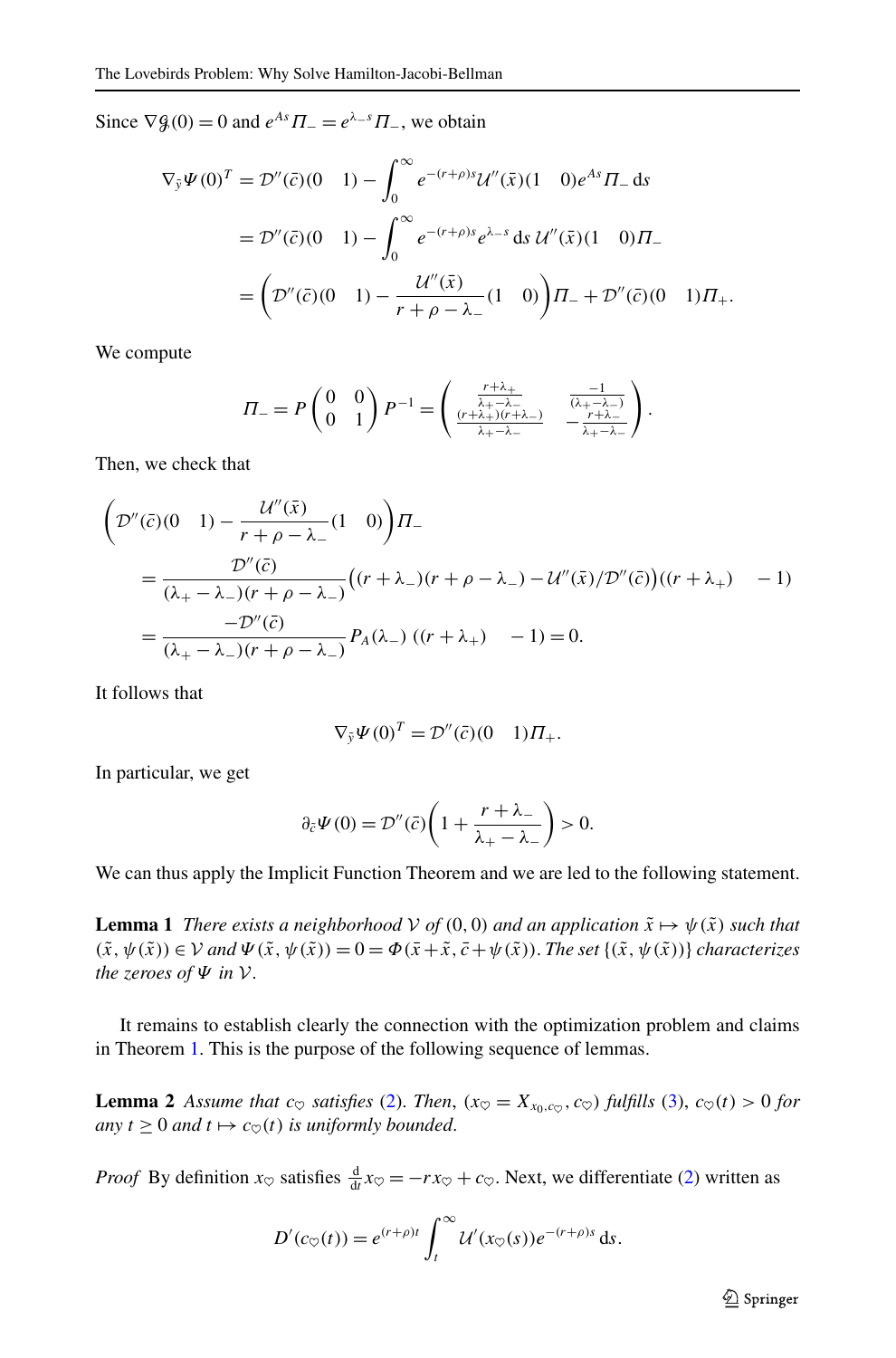<span id="page-9-0"></span>Finally, ([2](#page-3-0)) implies that  $\mathcal{D}'(c_{\heartsuit}(t)) > 0 = \mathcal{D}'(c_{\star})$ . Since  $\mathcal{D}'$  is increasing, we conclude that  $c_{\heartsuit}(t) > c_{\star} \geq 0$ . We also observe that

$$
0 \leq e^{(r+\rho)t} \int_t^{\infty} \mathcal{U}'(x_{\heartsuit}(s)) e^{-(r+\rho)s} ds \leq \frac{\mathcal{U}'(0)}{r+\rho},
$$

since  $U'$  is non increasing. Thus, ([2\)](#page-3-0) leads to  $c_{\heartsuit}(t) \leq (\mathcal{D}')^{-1}(\frac{U'(0)}{r+\rho})$ .

**Lemma 3** Assume that  $(x, c)$  is a solution of ([3\)](#page-3-1) associated to an initial data  $(x_0, c_0)$  satis*fying*  $\Phi(x_0, c_0) = 0$ . *Then,*  $t \mapsto c(t)$  *fulfills* [\(2\)](#page-3-0).

*Proof* We have  $x = X_{x_0,c}$  and

$$
\frac{\mathrm{d}}{\mathrm{d}t}\big(e^{-(r+\rho)t}\mathcal{D}'(c(t))\big)=-e^{-(r+\rho)t}\mathcal{U}'(X_{x_0,c}(t)).
$$

<span id="page-9-1"></span>Integrating this relation and using  $\Phi(x_0, c_0) = 0$  yield

$$
\mathcal{D}'(c(t)) = e^{(r+\rho)t} \left( \mathcal{D}'(c_0) - \int_0^t e^{-(r+\rho)s} \mathcal{U}'(X_{x_0,c}(s)) ds \right)
$$
  
=  $e^{(r+\rho)t} \left( \int_0^\infty e^{-(r+\rho)s} \mathcal{U}'(X_{x_0,c}(s)) ds - \int_0^t e^{-(r+\rho)s} \mathcal{U}'(X_{x_0,c}(s)) ds \right)$   
=  $e^{(r+\rho)t} \int_t^\infty e^{-(r+\rho)s} \mathcal{U}'(X_{x_0,c}(s)) ds$ 

which is [\(2\)](#page-3-0).  $\Box$ 

**Lemma 4** *The set*  $\{(x, c) \in (0, \infty) \times (0, \infty), \Phi(x, c) = 0\}$  *is invariant under the flow associated to* ([3](#page-3-1)).

*Proof* This is a consequence of the fact that ([3\)](#page-3-1) is autonomous. Let us denote  $(x(x_0, c_0; t))$ ,  $c(x_0, c_0; t)$  the evaluation at time  $t \ge 0$  of the solution of [\(3](#page-3-1)) issued from  $(x_0, c_0)$  at time 0. Therefore we have

$$
\begin{aligned} \big(x(x_0, c_0; t+s), c(x_0, c_0; t+s)\big) \\ &= \big(x(x_0, c_0; s), c(x_0, c_0; s); t), c(x(x_0, c_0; s), c(x_0, c_0; s); t)\big). \end{aligned}
$$

By Lemma [3](#page-9-0), when  $\Phi(x_0, c_0) = 0$ , we can write

$$
c(x_0, c_0; s) = \mathcal{D}'^{-1}\left(e^{(r+\rho)s}\int_s^{\infty}e^{-(r+\rho)\sigma}\mathcal{U}'(x(x_0, c_0; \sigma)) d\sigma\right)
$$
  

$$
= \mathcal{D}'^{-1}\left(\int_0^{\infty}e^{-(r+\rho)\tau}\mathcal{U}'(x(x_0, c_0; s+\tau)) d\tau\right)
$$
  

$$
= \mathcal{D}'^{-1}\left(\int_0^{\infty}e^{-(r+\rho)\tau}\mathcal{U}'(x(x(x_0, c_0; s), c(x_0, c_0; s); \tau)) d\tau\right).
$$

We deduce that  $\Phi(x(x_0, c_0; s), c(x_0, c_0; s)) = 0.$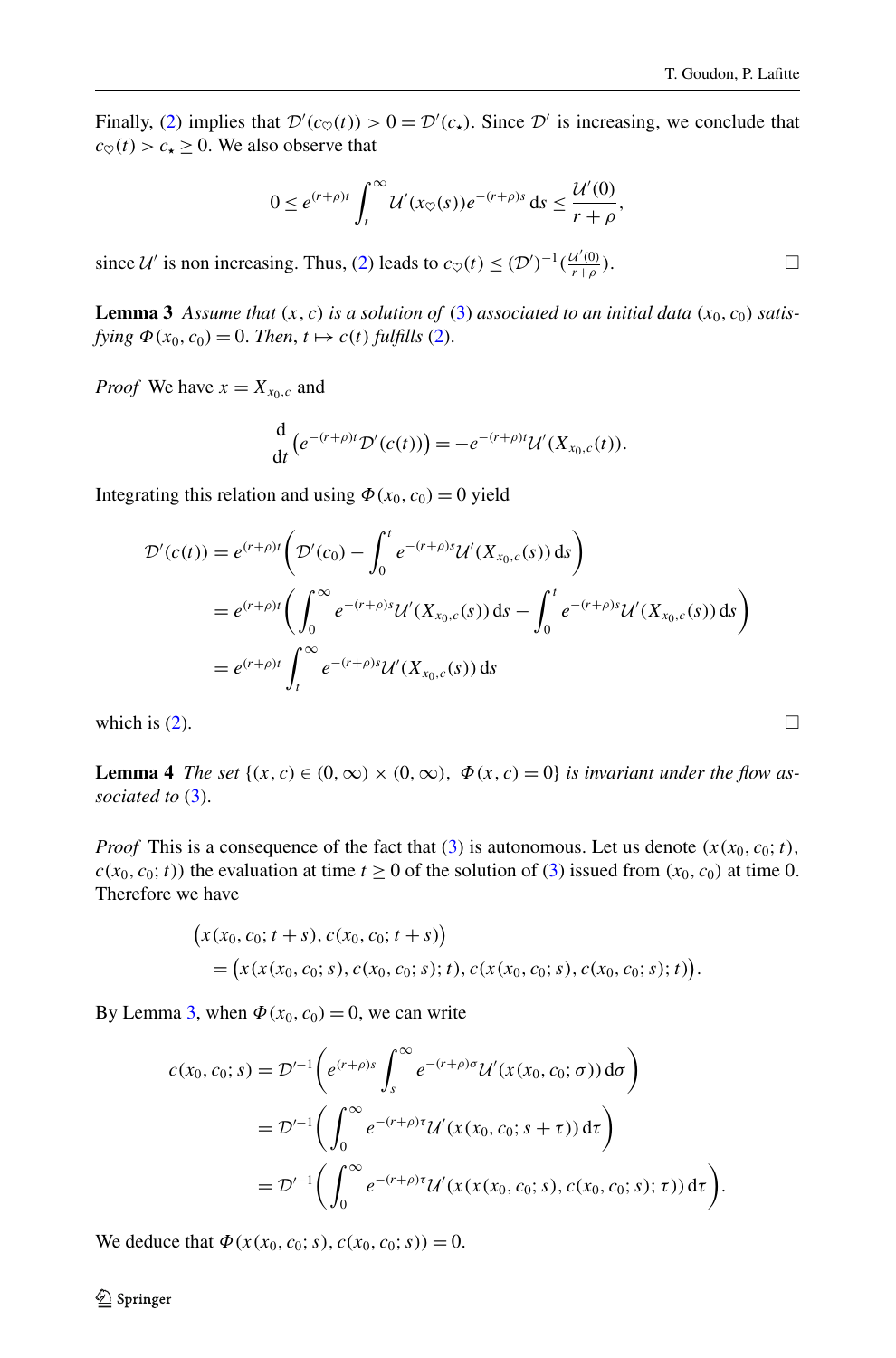<span id="page-10-0"></span>**Lemma 5** Assume that  $(x, c)$  is a solution of [\(3](#page-3-1)) associated to an initial data  $(x_0, c_0)$  sat*isfying*  $\Phi(x_0, c_0) = 0$ . *Then, for any*  $t \ge 0$ ,  $c(t)$  *lies in the interval defined by*  $\bar{c}$  *and the nullcline*  $\{(r+\rho)\mathcal{D}'(c) = \mathcal{U}'(x)\}.$ 

*Proof* The result follows from the analysis of the phase portrait of [\(3](#page-3-1)). We justify the result for  $c_0$ , the general case being a consequence of Lemma [4.](#page-9-1) Assume that  $x_0 > \bar{x}$ . If  $c_0 > \bar{c}$ , then  $\lim_{t\to\infty} c(t) = \infty$ ; if  $c_0$  is below the nullcline, then  $t \mapsto c(t)$  vanishes in finite time. In both cases it contradicts Lemma [2.](#page-8-0) Similar reasoning applies when  $0 < x_0 < \bar{x}$ . In particular, it means that if either the initial well-being or the initial effort is too low a lasting relationship is hopeless.  $\Box$ 

By Lemma [1](#page-8-1), we have constructed a solution of [\(3\)](#page-3-1), associated to an initial data which satisfies  $\Phi(x_0, c_0) = 0$ . Then, by Lemma [3](#page-9-0),  $c(t)$  satisfies [\(2](#page-3-0)) for any  $t \ge 0$  and we have  $c(t)$ 0. Therefore the obtained *c* realizes the optimum of the functional  $\mathcal{J}(x_0, \cdot)$ . By Lemma [5](#page-10-0) we deduce that  $t \mapsto c(t)$  and  $t \mapsto x(t)$  are monotone (for instance  $t \mapsto c(t)$  is increasing and  $t \mapsto x(t)$  is decreasing when  $x_0 > \bar{x}$ ). Accordingly  $x(t)$  and  $c(t)$  admit limits, denoted  $x_{\infty}$ and  $c_{\infty}$  respectively, as time goes to  $\infty$ . Now letting  $t \to \infty$  in ([2](#page-3-0)) we are led to

$$
c(t) \underset{t \to \infty}{\longrightarrow} c_{\infty} = (\mathcal{D}')^{-1} \left( \frac{\mathcal{U}'(x_{\infty})}{r + \rho} \right).
$$

The cluster point is nothing but the expected equilibrium point  $(\bar{x}, \bar{c})$ . It shows that the obtained trajectory lies in the stable manifold of  $(3)$ .

We have obtained solutions  $(x_0, x_0) = (\bar{x}, \bar{c}) + (\tilde{x}, \tilde{c})$  locally, with small enough perturbations  $\tilde{y} = (\tilde{x}, \tilde{c})$  about the equilibrium state. However, we note that the associated solutions of the differential system  $(3)$  $(3)$  are defined for negative times as well, and esti-mates in Lemma [5](#page-10-0) apply for  $t \le 0$  too. Consequently, when  $x_0 \ge \bar{x}$ , we have  $c(t) \le \bar{c}$  and  $\bar{c} \leq c(t) \leq (\mathcal{D}')^{-1}(\mathcal{U}'(0)/(r+\rho))$  when  $x_0 \leq \bar{x}$ . Hence, for any  $t \leq 0$ , we obtain  $x(t) =$  $x_0e^{-rt} + e^{-rt} \int_0^t e^{rs} c(s) ds \ge (x_0 - \beta/r)e^{-rt} + \beta/r$ , where  $\beta > 0$  is the upper bound on *c*(*t*). Note that  $x_0 \ge \bar{c}/r$  when  $x_0 \ge \bar{x}$  and  $\mathcal{D}'(rx_0) \le \mathcal{D}'(r\bar{x}) = \mathcal{U}'(\bar{x})/(r+\rho) \le \mathcal{U}'(0)/(r+\rho)$ when *x*<sub>0</sub> ≤  $\bar{x}$ . Accordingly lim<sub>*t*→−∞</sub> *x*(*t*) = +∞ when *x*<sub>0</sub> >  $\bar{x}$  while *x*(*t*) vanishes for a cer- $\bigcup_{\omega_- \leq t} \{(x(t), c(t))\}$ , with either  $\omega_- = -\infty$  or  $t_{\star}$ , provides zeroes of  $\Phi$ , where the first comtain negative time  $t_{\star}$  when  $x_0 < \bar{x}$ . Coming back to Lemma [4](#page-9-1), we deduce that the whole set ponent  $x(t)$  ranges  $(\bar{x}, \infty)$  or  $(0, \bar{x})$ . Therefore, choosing any initial state in this set leads to a stable trajectory.

#### **4 Relation with the HJB Equation; Numerical Approach of the Lovebirds Problem**

We shall reinterpret the problem by means of optimal control theory, which in turn will lead to define the stable manifold through the resolution of the Hamilton-Jacobi-Bellman equation. Let us denote

$$
f:(x,c)\longmapsto -rx+c
$$
,  $g:(x,c)\longmapsto \mathcal{U}(x)-\mathcal{D}(c)$ .

Given the function c, the evolution equation for  $X_{x_0,c}$  reads

$$
\frac{\mathrm{d}}{\mathrm{d}t}X_{x_0,c} = f(X_{x_0,c},c) \quad X_{x_0,c}(0) = x_0.
$$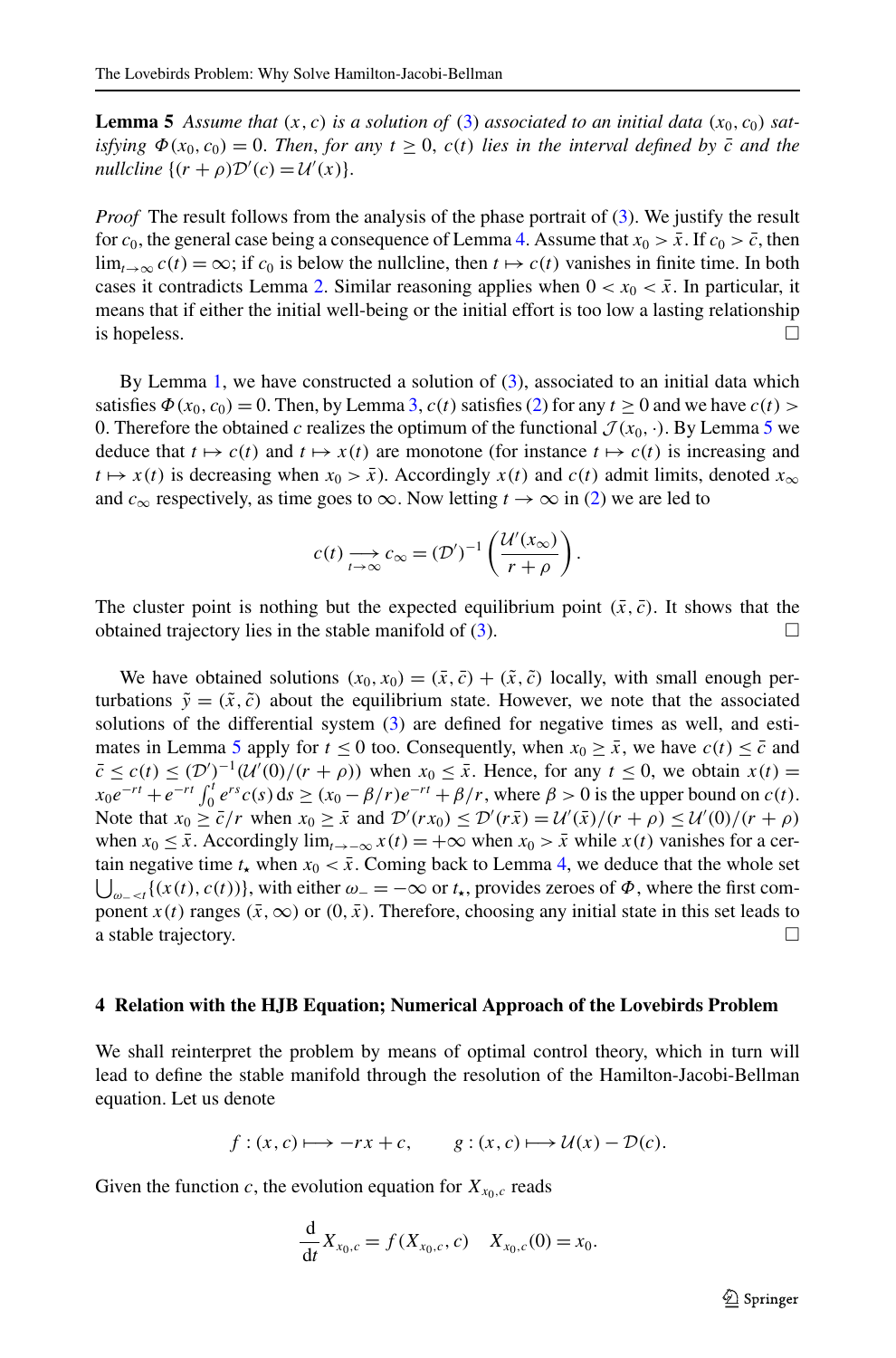We want to find

$$
\mathbb{J}: x_0 \longmapsto \sup_c \mathcal{J}(x_0,c) = \sup_c \int_0^\infty e^{-\rho t} g\big(X_{x_0,c}(t),c(t)\big) dt.
$$

Let us apply the Dynamic Programming Principle  $[1, Sect. 3.1.2, Th. 3.1]$  $[1, Sect. 3.1.2, Th. 3.1]$  $[1, Sect. 3.1.2, Th. 3.1]$ : for any  $t > 0$ , we have

$$
\mathbb{J}(x_0) = \sup_c \left\{ \int_0^t e^{-\rho s} g(X_{x_0,c}(s), c(s)) \, \mathrm{d} s + e^{-\rho t} \mathbb{J}(X_{x_0,c}(t)) \right\}.
$$
 (10)

Accordingly, we deduce that  $\mathbb J$  solves the following stationary HJB equation [[1](#page-17-0), Sect. 3.1.4, Th. 3.3]

<span id="page-11-1"></span><span id="page-11-0"></span>
$$
\rho \mathbb{J}(x_0) = H(x_0, \mathbb{J}'(x_0))
$$
\n<sup>(11)</sup>

with

$$
H: (x_0, p) \mapsto \sup_{\kappa \ge 0} \left\{ g(x_0, \kappa) + pf(x_0, \kappa) \right\} = g(x_0, (\mathcal{D}')^{-1}(p)) + pf(x_0, (\mathcal{D}')^{-1}(p))
$$

since  $p = \mathcal{D}'(\kappa)$  at the optimum. For the sake of completeness, the proof of ([10](#page-11-0)) and ([11](#page-11-1)) is sketched in the Appendix. Analysis of [\(11\)](#page-11-1) relies on the theory of viscosity solutions; in particular it is known that the problem admits a unique bounded and uniformly continuous solution  $[1, Th. 2.10 \& Th. 3.3]$  $[1, Th. 2.10 \& Th. 3.3]$  $[1, Th. 2.10 \& Th. 3.3]$ . We can therefore rewrite  $(11)$  as follows

$$
\rho \mathbb{J}(x_0) = g(x_0, (\mathcal{D}')^{-1}(\mathbb{J}'(x_0)) + \mathbb{J}'(x_0) f(x_0, (\mathcal{D}')^{-1}(\mathbb{J}'(x_0))).
$$

Note that we already know that the solution of [\(11\)](#page-11-1) satisfies  $\mathbb{J}(\bar{x}) = \bar{c}$ . Unfortunately solving ([11](#page-11-1)) is at least as complicated as solving the integral relation ([2](#page-3-0)). Nevertheless, we bear in mind that what we are really interested in is to determine the initial control  $c_0(x_0)$  such that the trajectory issued from  $(x_0, c_0(x_0))$  lies on the stable manifold. Knowing  $(x_0, c_0(x_0))$ , the whole trajectory can be obtained by coming back to the differential system [\(3](#page-3-1)), which can be solved by standard numerical routines for ODEs. To this end we go back to the Dynamic Programming Principle. We shall use [\(10\)](#page-11-0) to find an approximation of the initial control. Note that our method differs from the usual approach which starts the construction of the stable manifold from a local analysis of a small enough neighborhood of the equilibrium point; we refer the reader to the surveys in [\[7](#page-18-4), [9\]](#page-18-5). The method we propose works as follows.

- (i) We need a discrete set of initial well-beings  $\mathcal{P}_{wb} = \{x_0^1, \ldots, x_0^J\}$ , with step size 0 <  $\Delta x = x_0^{j+1} - x_0^j \ll 1.$
- (ii) We consider a discrete set of controls  $P_{\text{control}} = \{c_0^1, \ldots, c_0^K\}$ , with  $K \gg J$  and step size  $0 < \Delta c = c_0^{k+1} - c_0^k \ll 1$ . Of course, we use as far as possible the a priori knowledge of the dynamical system (e. g. provided by statements like Lemma [2,](#page-8-0) Lemma [5](#page-10-0) and the phase portrait analysis) so that the initial controls associated to the elements of  $P_{wh}$ likely belong to  $[c_0^1, c_0^K]$ .
- (iii) We pick  $0 < \tau \ll 1$ , which plays the role of time step. The controls are assumed to remain constant on the time interval [0*,τ* ].
- (iv) Given  $c_0^k$  and  $x_0^j$ , we approximate the well being at time  $\tau$  by using the simple forward Euler approximation of ([1](#page-1-0)); it defines

$$
X_{j,k}(\tau) = x_0^j + \tau(-rx_0^j + c_0^k).
$$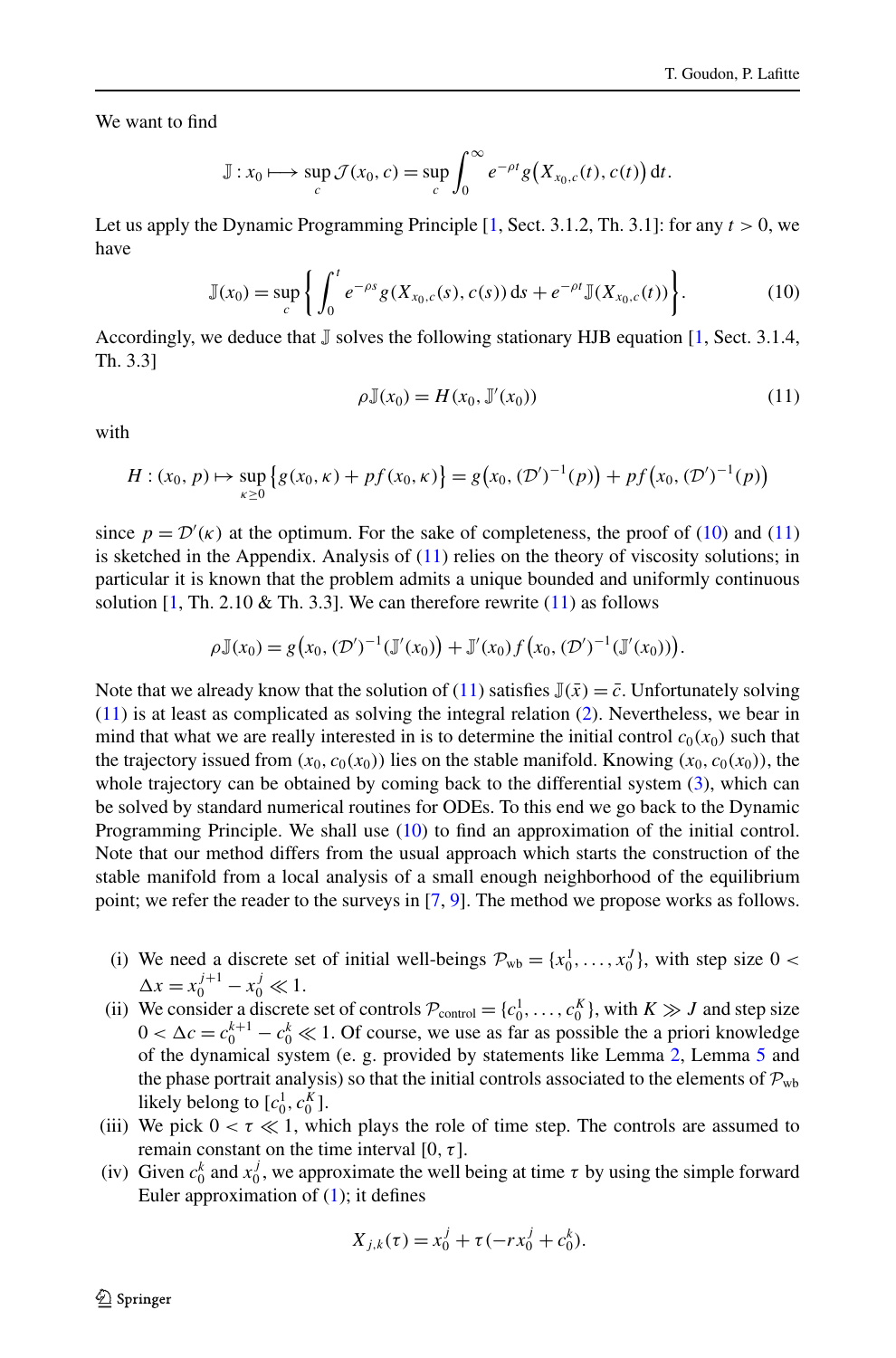

<span id="page-12-1"></span>**Fig. 2** Trajectories issued from  $x_0 = 3$  and several values of  $c_0$  around the estimated value  $\tilde{c}_0 = 2.75$ 

(v) Starting from  $\mathbb{J}^0 = 0$ , we construct a sequence of functions  $(\mathbb{J}^m)_{m \geq 1}$ , defined on  $\mathcal{P}_{wb}$ as follows:  $\mathbb{J}^{m+1}(x_0^j)$  is defined as to be

<span id="page-12-0"></span>
$$
\max_{k \in \{1, \ldots, K\}} \left\{ \frac{1}{2} \tau \left( g((x_0^j, c_0^k) + e^{-\rho \tau} g(X_{j,k}(\tau), c_0^k) \right) + e^{-\rho \tau} \mathbb{J}^m(X_{j,k}(\tau)) \right\}.
$$
 (12)

Namely, we use the trapezoidal rule for replacing the integral in the right hand side of [\(10\)](#page-11-0). The definition of the last term in ([12](#page-12-0)) is slightly misleading because  $\mathbb{J}^m$  is not defined on a continuous set, but on the discrete set  $\mathcal{P}_{wb}$  only. Hence,  $\mathbb{J}^m(X_{i,k}(\tau))$  needs to be defined through a suitable interpolation procedure using the available values of  $\mathbb{J}^m$ . This is the reason why we cannot consider a single point in  $\mathcal{P}_{wb}$ . We denote by  $c_0^{k_j^m+1}$  the obtained maximizers,  $k_j^{m+1} \in \{1, ..., K\}$  being the index of the discrete control that solves ([12](#page-12-0)).

- (vi) We wish that  $\mathbb{J}^m(x_0^j)$  resembles  $\mathbb{J}(x_0^j)$  as  $m \to \infty$ , while the  $c_0^{k_j^m}$ 's approach the controls  $c_0(x_0^j)$  that we seek. In practice we stop the algorithm when the relative error between two consecutive iterates remains under a (small) given threshold.
- (vii) This procedure allows to associate to each  $x_0^j \in \mathcal{P}_{\text{wb}}$  a control  $\tilde{c}_0^k$ , depending on  $\Delta x$ ,  $\Delta c$ , which is intended to approximate  $c_0(x^j)$ , with  $(x^j, c_0(x^j))$  on the stable man  $\Delta x$ ,  $\Delta c$ , which is intended to approximate  $c_0(x_0^j)$  with  $(x_0^j, c_0(x_0^j))$  on the stable man-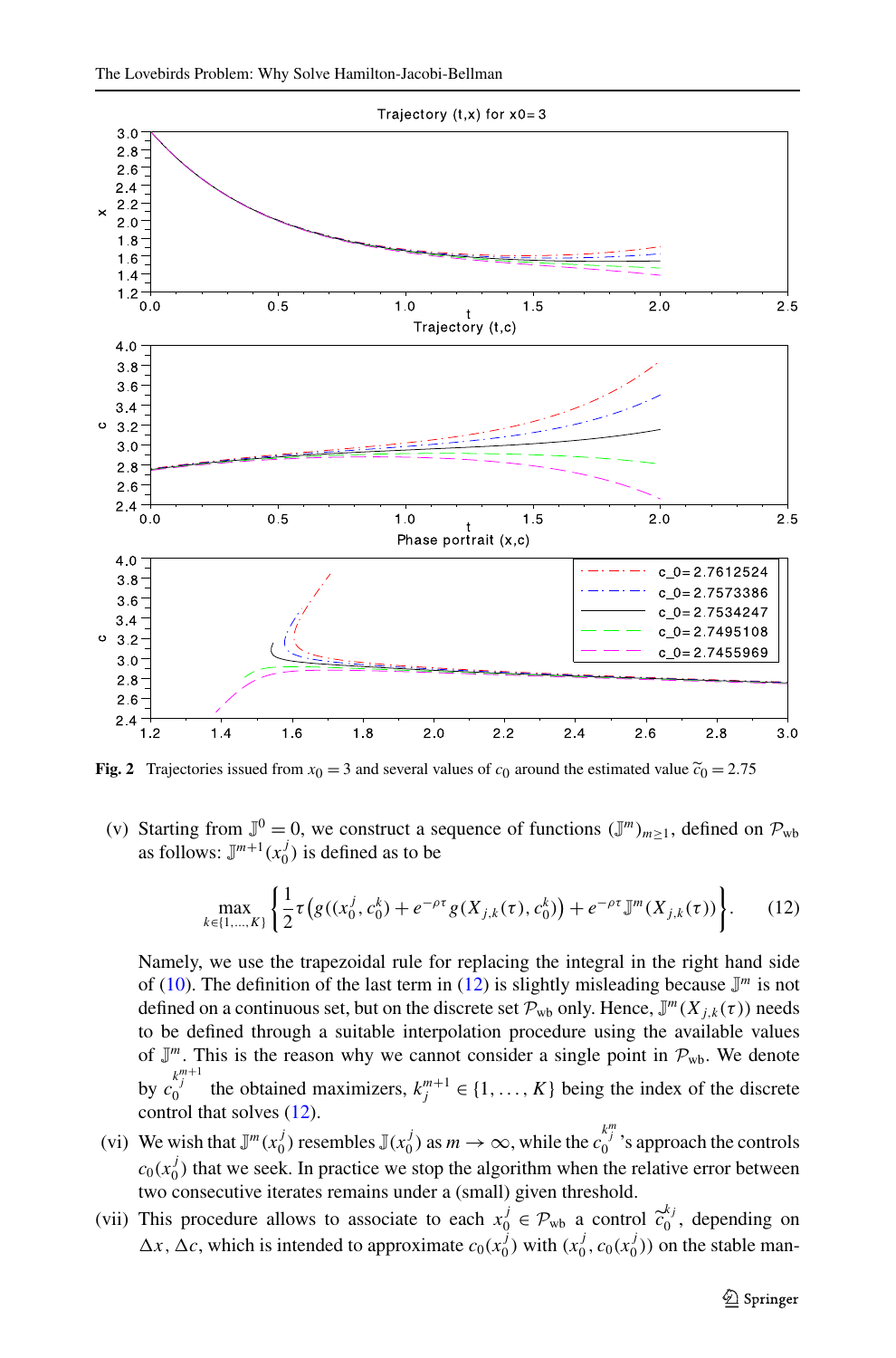

<span id="page-13-0"></span>**Fig. 3** Trajectories issued from  $x_0 = 2.53$  and several values of  $c_0$  around the estimated value  $\tilde{c}_0 = 2.81$ 

ifold. Having at hand the pairs  $(x_0^j, \tilde{c}_0^{k_j})$  we solve the dynamical system ([3](#page-3-1)) with a standard high-order scheme, for instance the Runge-Kutta algorithm. Actually we can standard high-order scheme, for instance the Runge–Kutta algorithm. Actually we can complete this approach with a dichotomy procedure from the guess  $\tilde{c}_0^{k_j}$  in order to determine a fair evaluation of the control  $c_0(x_0^j)$ . We point out that the computational effort essentially relies on the iteration procedure in Steps (i)–(vi), while in comparison the resolution of the differential system is almost cost-free. Then, having obtained a fair estimate of  $c_0$  in Steps (i)–(vi), it is worth refining the result by computing a few trajectories.

We illustrate the behavior of the method with the following simple example:

$$
U: x \mapsto 5\log(1+x)
$$
 and  $\mathcal{D}: c \mapsto \frac{(c-0.2)^2}{2}, \rho = 0.1, r = 2.$ 

The equilibrium point is  $\bar{x} \approx 0.772$ ,  $\bar{c} \approx 1.544$  $\bar{c} \approx 1.544$  $\bar{c} \approx 1.544$  and the phase portrait can be found in Fig. 1. We work with 256 points equidistributed in the range  $0 \le x \le 3$ ; it defines  $P_{wb}$ . For the set of controls, we work with  $4 \times 128$  points equidistributed in the range  $1 \leq c \leq 5$ ; it defines  $P_{control}$  while the time step is  $\tau = 0.01$ . The dynamical system ([3](#page-3-1)) is approached with the 4th order Runge–Kutta scheme with the constant time step  $\Delta t = 10^{-2}$ . In the figures below, the trajectories are all represented up to the same final time  $T = 2$ .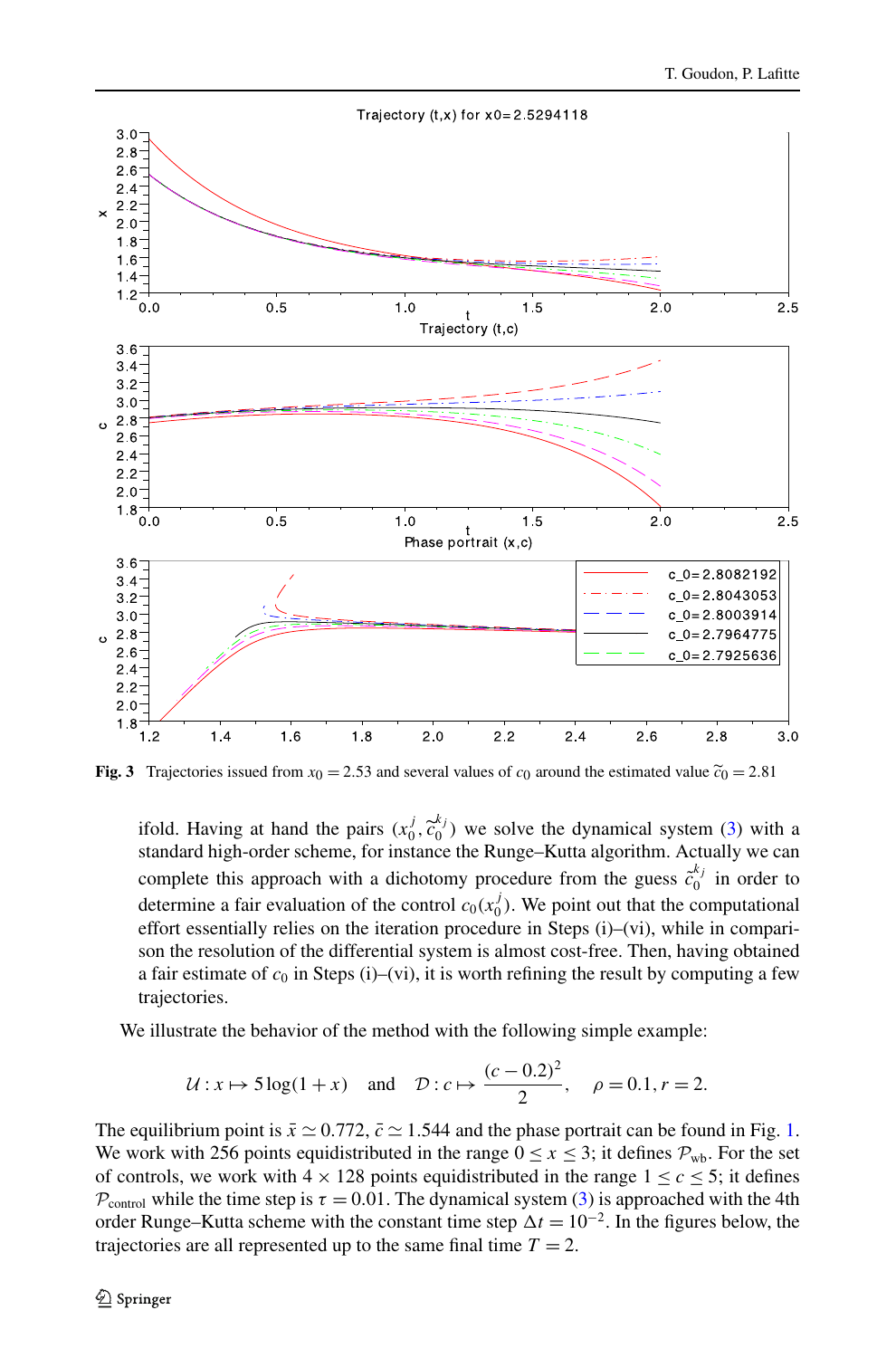

<span id="page-14-0"></span>**Fig. 4** Trajectories issued from  $x_0 = 2.53$  and several values of  $c_0$  around the estimated value  $\tilde{c}_0 = 2.57$ 

In Fig. [2,](#page-12-1) the snapshot represents the trajectories computed for the initial state  $x_0 = 3$ for several values of initial control. The algorithm described above returns  $\tilde{c}_0 \approx 2.750$  and we compute trajectories for a couple of controls around this value. Based on the numerical experiment represented on the picture, we assert that we have found  $c_0$  up to  $10^{-3}$  $10^{-3}$  $10^{-3}$ . In Fig. 3, the snapshot corresponds to the same data with the initial state  $x_0 = 2.53$ . We obtain  $\tilde{c}_0 \simeq$ 2*.*81. Based on the numerical experiment represented on the picture, we assert that we have found  $c_0$  up to 10<sup>-3</sup>. In Fig. [4,](#page-14-0) we change the value of the impatience factor:  $\rho = 1$  here. The positive eigenvalue  $\lambda_+$  defined in [\(8\)](#page-6-1) is a non decreasing function of  $\rho$  and thus, the larger  $\rho$ , the more unstable the system. The problem thus should be more demanding for numerics. However, the method is still able to produce a decent approximation of the control. The snapshot corresponds to the initial state  $x_0 = 2.53$  and we find  $\tilde{c}_0 \approx 2.57$ . Based on the numerical experiment represented on the picture, we assert that we have found  $c_0$  up to  $10^{-2}$ .

*Remark 1* The discussion uses the fact that the dynamical system is autonomous. This is a questionable aspect of the model which does not take into account external events which can impact, positively or negatively, either the well-being or the effort policy. As mentioned in [\[11\]](#page-18-0) it could be relevant also to insert in the modeling alerts and corrections strategies intended to restore from time to time a deteriorated effort policy at a safe level.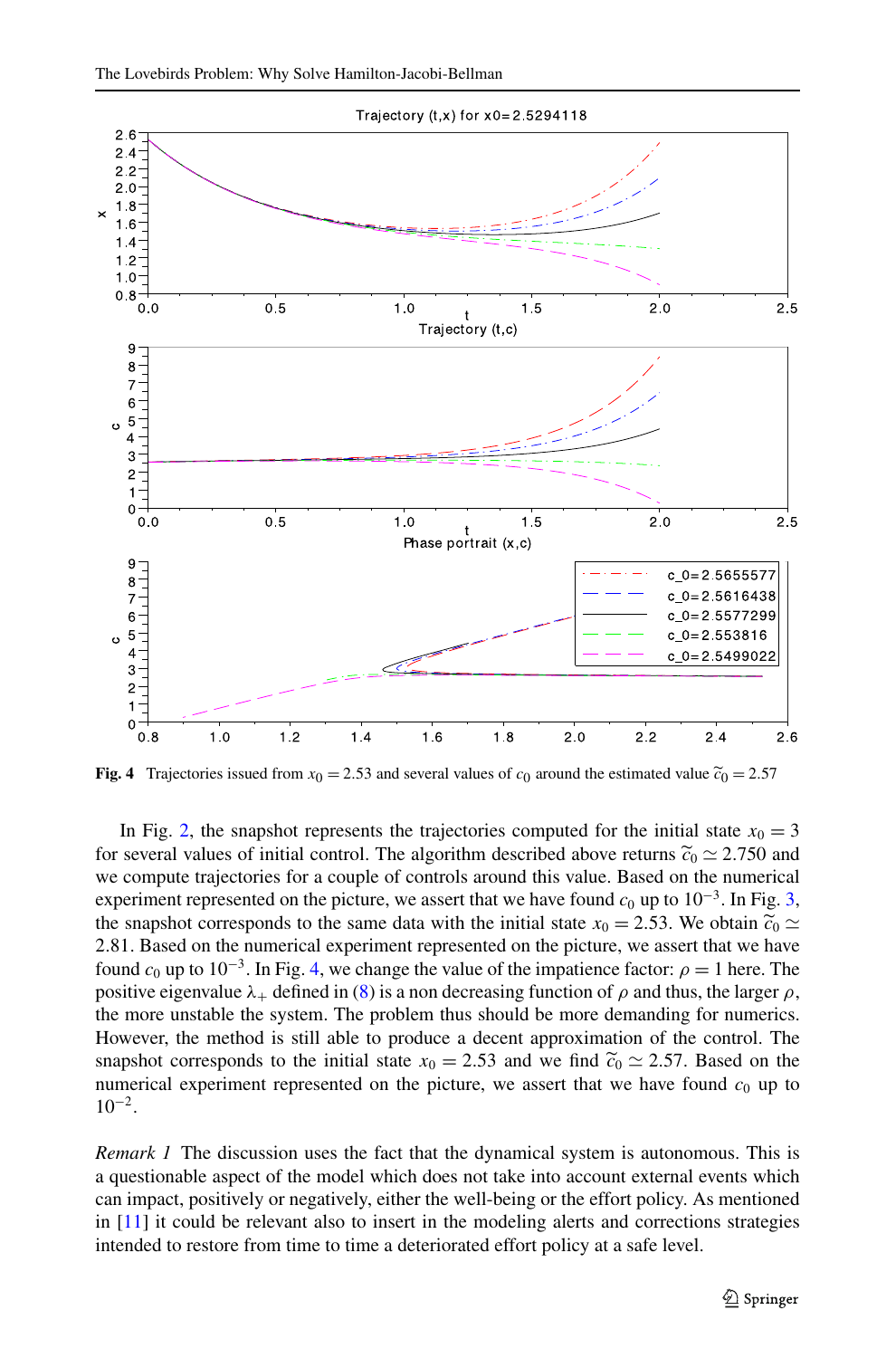*Remark 2* The model can be slightly generalized. For instance it can be relevant to deal with a non linear well-being equation, generalizing ([1\)](#page-1-0) to  $\frac{d}{dt}x = \phi(x) + c$ , with  $\phi$  a suitable non increasing function. On the mathematical viewpoint it could be interesting also to think the other way around: given a  $2 \times 2$  differential system with stable and unstable directions at equilibrium, can we design a numerical method for finding points on the stable manifold? The difficulty to handle such a general case relies on the definition of the cost function, analog of J.

#### **Appendix: Proof of ([10](#page-11-0)) and ([11\)](#page-11-1)**

We follow [[1](#page-17-0)] and we also refer to [\[4,](#page-17-1) Chap. 10] for further details and different arguments. Let us denote

$$
\mathbb{K}(x_0,t) = \sup_c \left\{ \int_0^t e^{-\rho s} g(X_{x_0,c}(s),c(s)) \, \mathrm{d} s + e^{-\rho t} \mathbb{J}(X_{x_0,c}(t)) \right\}
$$

the rhs of [\(10\)](#page-11-0). A priori this quantity depends on  $0 < t < \infty$ . Let *c* be a fixed function and denote  $\bar{X} = X_{x_0,c}(t)$ . By definition of  $\mathbb{J}(X_{x_0,c}(t)) = \mathbb{J}(\bar{X})$  as a supremum, for any  $\epsilon > 0$ , there exists  $t \mapsto c_{\epsilon}(t)$  such that

$$
\mathbb{J}(\bar{X})-\epsilon \leq \int_0^\infty e^{-\rho s} g(X_{\bar{X},c_\epsilon}(s),c_\epsilon(s)) ds = \mathcal{J}(\bar{X},c_\epsilon) \leq \mathbb{J}(\bar{X}).
$$

We set  $\tilde{c}(s) = c(s)\mathbf{1}_{0 \le s \le t} + c_{\epsilon}(s - t)\mathbf{1}_{s \ge t}$ . We have

$$
\mathbb{J}(x_0) \geq \int_0^\infty e^{-\rho s} g(X_{x_0,\tilde{c}}(s), \tilde{c}(s)) ds
$$
  
\n
$$
\geq \int_0^t e^{-\rho s} g(X_{x_0,\tilde{c}}(s), c(s)) ds + \int_t^\infty e^{-\rho s} g(X_{x_0,\tilde{c}}(s), c_{\epsilon}(s-t)) ds
$$
  
\n
$$
\geq \int_0^t e^{-\rho s} g(X_{x_0,c}(s), c(s)) ds + e^{-\rho t} \int_0^\infty e^{-\rho s} g(X_{x_0,\tilde{c}}(t+s), c_{\epsilon}(s)) ds,
$$

because for  $0 \le s \le t$ ,  $\tilde{c}(s) = c(s)$  and thus  $X_{x_0,c}$ ,  $X_{x_0,\tilde{c}}$  satisfy the same ODE and are issued form the same initial state  $x_0$ . Furthermore, we get  $\bar{X} = X_{x_0,c}(t) = X_{x_0,\tilde{c}}(t)$ , which is the data at  $s = 0$  of  $s \mapsto X_{x_0,\tilde{c}}(t + s)$  and  $s \mapsto X_{\tilde{X},c_{\epsilon}}(s)$ , both being solution of the ODE  $\frac{d}{dt}v(s) = f(v(s), c(s))$  for  $s > 0$ . We deduce that  $Y = (t + s) = Y_{\tilde{c}}$ . (s) for any  $s > 0$ .  $\frac{d}{ds}y(s) = f(y(s), c_{\epsilon}(s))$  for  $s \ge 0$ . We deduce that  $X_{x_0, \tilde{c}}(t + s) = X_{\bar{X}, c_{\epsilon}}(s)$  for any  $s \ge 0$ . We thus arrive at

$$
\mathbb{J}(x_0) \ge \int_0^t e^{-\rho s} g(X_{x_0,c}(s), c(s)) ds + e^{-\rho t} \int_0^\infty e^{-\rho s} g(X_{\bar{X},c_\epsilon}(s), c_\epsilon(s)) ds
$$
  
\n
$$
\ge \int_0^t e^{-\rho s} g(X_{x_0,c}(s), c(s)) ds + e^{-\rho t} \mathcal{J}(\bar{X}, c_\epsilon)
$$
  
\n
$$
\ge \int_0^t e^{-\rho s} g(X_{x_0,c}(s), c(s)) ds + e^{-\rho t} (\mathbb{J}(\bar{X}) - \epsilon).
$$

It holds for any  $\epsilon > 0$  and any function *c* so that we infer  $\mathbb{J}(x_0) \geq \mathbb{K}(x_0, t)$ .

Similarly, we can find  $t \mapsto c_{\epsilon}(t)$  such that

$$
\mathbb{J}(x_0)-\epsilon\leq \int_0^\infty e^{-\rho s}g(X_{x_0,c_\epsilon}(s),c_\epsilon(s))\,\mathrm{d} s=\mathcal{J}(x_0,c_\epsilon)\leq \mathbb{J}(x_0).
$$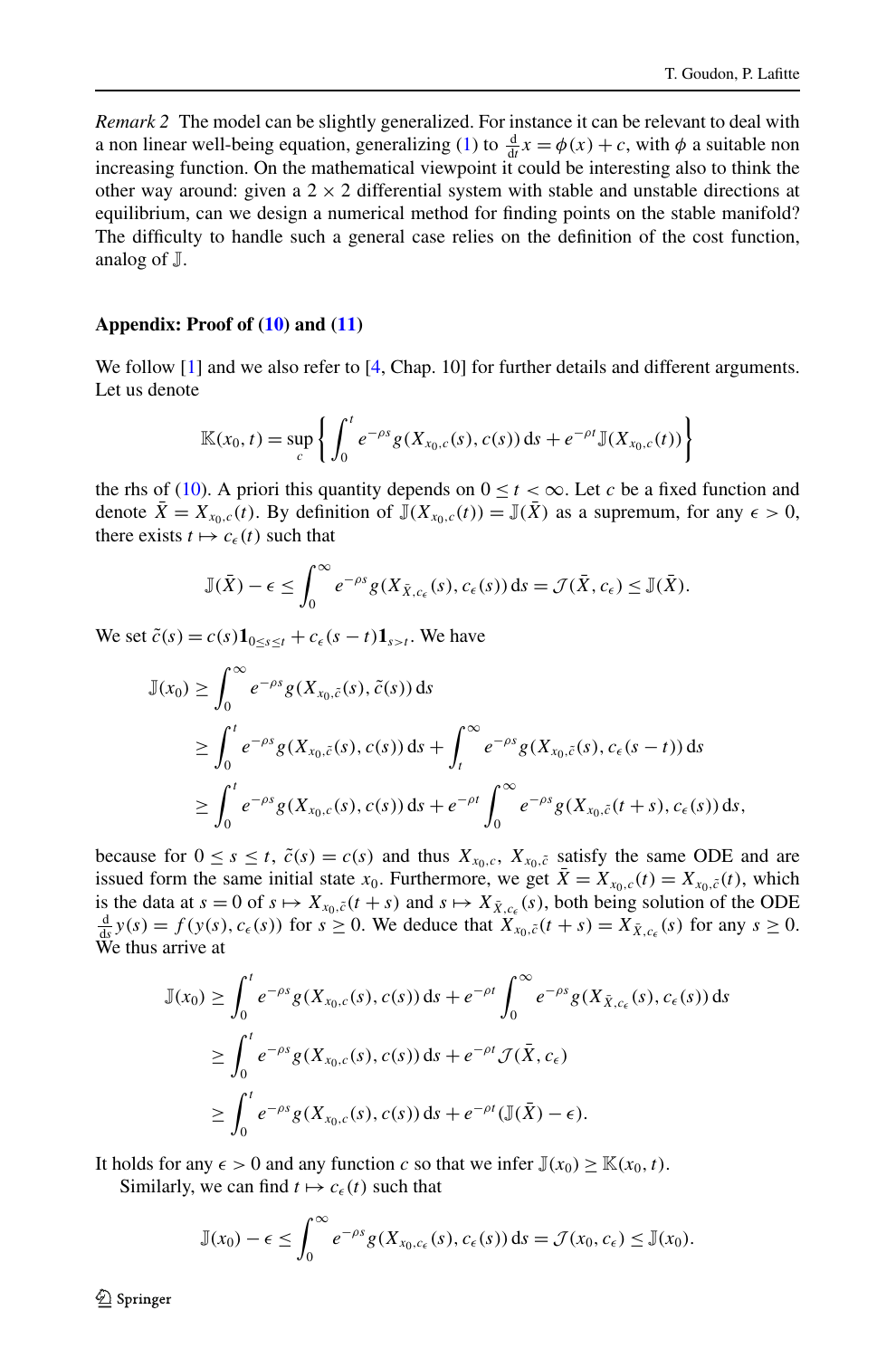Proceeding the same way, we are led to

$$
\mathbb{J}(x_0)-\epsilon\leq \int_0^t e^{-\rho s}g(X_{x_0,c_{\epsilon}}(s),c_{\epsilon}(s))\,ds+e^{-\rho t}\int_0^{\infty}e^{-\rho s}g(X_{x_0,c_{\epsilon}}(t+s),c_{\epsilon}(s))\,ds.
$$

The last integral is dominated by  $\mathbb{J}(X_{x_0,c_{\epsilon}}(t))$  and thus we obtain

<span id="page-16-0"></span>
$$
\mathbb{J}(x_0)-\epsilon\leq \int_0^t e^{-\rho s}g(X_{x_0,c_{\epsilon}}(s),c_{\epsilon}(s))\,ds+e^{-\rho t}\mathbb{J}(X_{x_0,c_{\epsilon}}(t))\leq \mathbb{K}(x_0,t).
$$

Letting  $\epsilon$  go to 0 ends the proof of [\(10\)](#page-11-0).

We turn to the proof of  $(11)$  $(11)$  $(11)$ . A crucial ingredient is the following simple remark: for any  $\varphi \in C^1(\mathbb{R})$ , we have

$$
\frac{d}{dt}\left(e^{-\rho t}\varphi(X_{x_0,c}(t))\right) = e^{-\rho t}\left(-\rho\varphi(X_{x_0,c}(t)) + \varphi'(X_{x_0,c}(t))f(X_{x_0,c}(t),c(t))\right) \tag{13}
$$

owing to the chain rule. Let us explain formally the formula  $(11)$ : assume that the supremum in ([10](#page-11-0)) is attained by a certain function  $t \mapsto c_*(t)$  and that  $\mathbb J$  is smooth. Then, for any  $t > 0$ and  $\kappa > 0$ , [\(10\)](#page-11-0) implies

$$
\frac{1}{t} \int_0^t e^{-\rho s} g(X_{x_0,c_\star}(s), c_\star(s)) \, ds + \frac{e^{-\rho t} \mathbb{J}(X_{x_0,c_\star}(t)) - \mathbb{J}(x_0)}{t} = 0
$$
\n
$$
\geq \frac{1}{t} \int_0^t e^{-\rho s} g(X_{x_0,\kappa}(s), \kappa) \, ds + \frac{e^{-\rho t} \mathbb{J}(X_{x_0,\kappa}(t)) - \mathbb{J}(x_0)}{t}.
$$

Letting  $t \to 0$  yields

$$
g(x_0, c_\star(0)) + \mathbb{J}'(x_0) f(x_0, c_\star(0)) - \rho \mathbb{J}(x_0) = 0 \ge g(x_0, \kappa) + \mathbb{J}'(x_0) f(x_0, \kappa) - \rho \mathbb{J}(x_0).
$$

by using ([13](#page-16-0)). It proves that  $\rho \mathbb{J}(x_0) = H(x_0, \mathbb{J}'(x_0))$  holds.

The technical difficulty is related to a lack of regularity of the function  $\mathbb{J}$ , which make these manipulations questionable. To circumvent the difficulty, one needs to introduce the notion of viscosity solutions of  $(11)$  $(11)$  $(11)$ .

**Definition 1** We say that  $\mathbb{J}$  is a viscosity solution of [\(11\)](#page-11-1) if for any trial function  $\varphi \in C^1$  such that  $x_0$  is a local minimum (resp. maximum) of  $\mathbb{J} - \varphi$ , we have  $H(x_0, \phi'(x_0)) - \rho \phi(x_0) \le 0$  $(resp. \geq 0).$ 

Clearly if  $\mathbb J$  is a viscosity solution which is known to be smooth at  $x_0$ , it suffices to set  $\varphi = J$  to obtain [\(11\)](#page-11-1). Conversely, as far J is smooth, when  $x_0$  is an extremum of  $J \varphi$  we have  $\mathbb{J}'(x_0) = \varphi'(x_0)$  so that a classical solution of [\(11\)](#page-11-1) is a viscosity solution. The name "viscosity solution" comes from the possible approximation of such solutions by the solutions  $u_{\epsilon}$  of the elliptic equations  $\rho u_{\epsilon}(x_0) - H(x_0, u'_{\epsilon}(x_0)) = \epsilon u''_{\epsilon}(x_0)$  as the regularizing parameter  $\epsilon > 0$  goes to 0, and the analogies with the theory of conservation laws in gas dynamics. We refer on these aspects to the seminal works [\[2,](#page-17-2) [3](#page-17-3), [8\]](#page-18-6).

Let us discuss ([11](#page-11-1)) in the framework of viscosity solutions. Let us first assume that  $x_0$  is a local minimum of  $x \mapsto \mathbb{J}(x) - \varphi(x)$ . Adding a constant to  $\varphi$  if necessary, we thus have:

$$
\mathbb{J}(x_0) = \varphi(x_0), \quad \text{ for some } \delta > 0, \mathbb{J}(x) \ge \varphi(x) \text{ holds for any } |x - x_0| \le \delta.
$$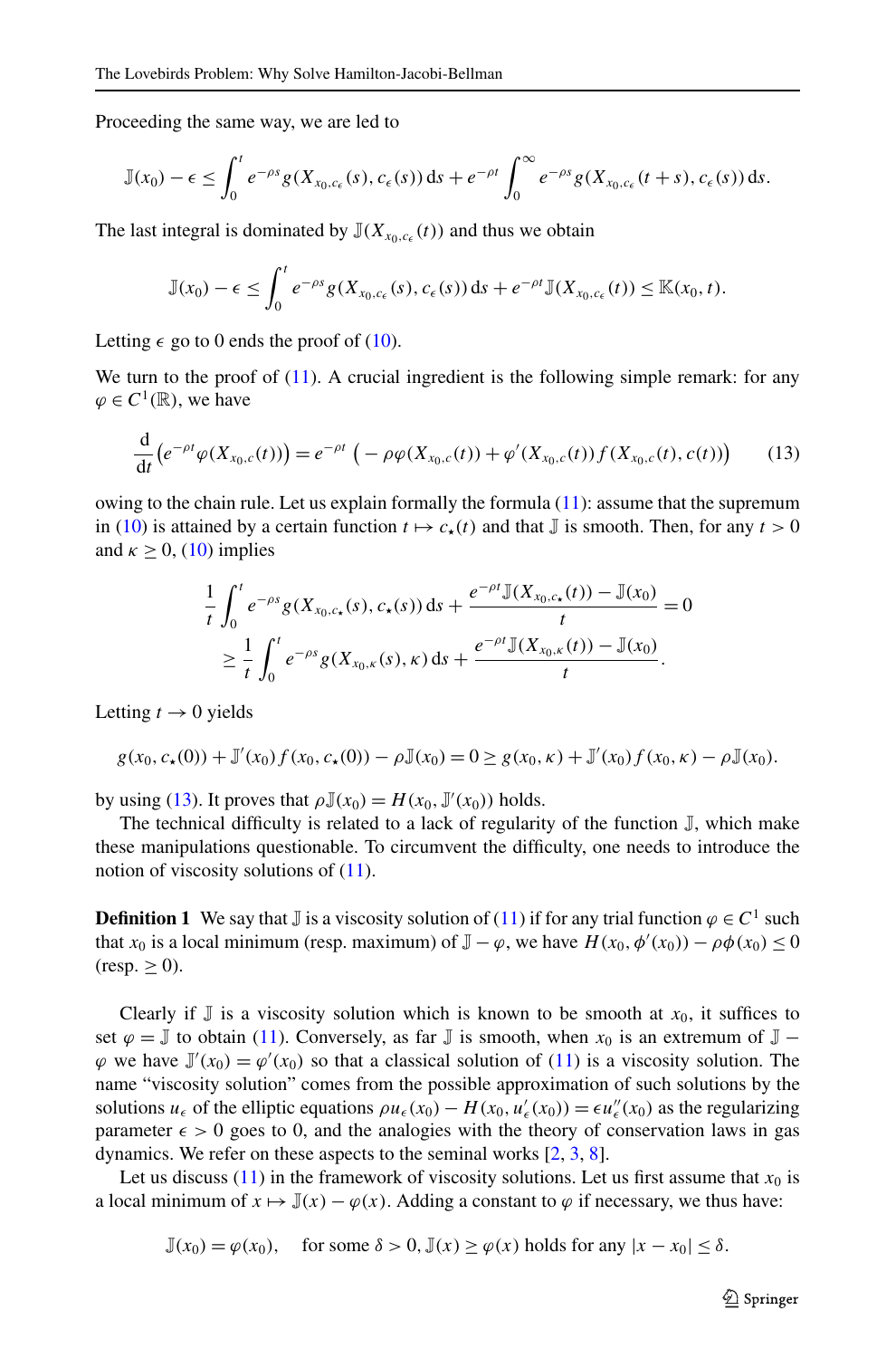Let  $\kappa > 0$ ; using [\(10\)](#page-11-0) yields

$$
\varphi(x_0) = \mathbb{J}(x_0) \ge \int_0^t e^{-\rho s} g(X_{x_0,\kappa}(s), \kappa) \, \mathrm{d} s + e^{-\rho t} \mathbb{J}(X_{x_0,\kappa}(t)).
$$

By continuity, as far as  $t > 0$  is small enough,  $|X_{x_0, k}(t) - x_0| \leq \delta$  so that  $\mathbb{J}(X_{x_0, k}(t)) \geq$  $\varphi(X_{x_0,k}(t))$  and therefore

$$
\frac{\varphi(x_0) - e^{-\rho t} \varphi(X_{x_0,\kappa}(t))}{t} \geq \frac{1}{t} \int_0^t e^{-\rho s} g(X_{x_0,\kappa}(s),\kappa) \,ds.
$$

By using [\(13\)](#page-16-0), letting  $t \to 0$  leads to

$$
+\rho\varphi(x_0)-\varphi'(x_0)f(x_0,\kappa)\geq g(x_0,\kappa).
$$

This relation holds for any  $\kappa \ge 0$  and we conclude that  $\rho \varphi(x_0) - H(x_0, \varphi'(x_0)) \ge 0$  holds. Next, we assume that  $x_0$  is a local maximum of  $x \mapsto \mathbb{J}(x) - \varphi(x)$ :

 $\mathbb{J}(x_0) = \varphi(x_0)$ , for some  $\delta > 0$ ,  $\mathbb{J}(x) \leq \varphi(x)$  holds for any  $|x - x_0| \leq \delta$ .

By using  $(10)$  as above, we obtain

$$
\varphi(x_0) = \mathbb{J}(x_0) \le \sup_c \left\{ \int_0^t e^{-\rho s} g(X_{x_0,c}(s), c(s)) \, ds + e^{-\rho t} \varphi(X_{x_0,c}(t)) \right\}
$$

But [\(13](#page-16-0)) allows us to write

$$
e^{-\rho t}\varphi(X_{x_0,c}(t)) - \varphi(x_0) = \int_0^t e^{-\rho s} \left( -\rho \varphi(X_{x_0,c}(s)) + \varphi'(X_{x_0,c}(s)) f(X_{x_0,c}(s),c(s)) \right) ds
$$

which leads to

$$
0 \leq \sup_{c} \left\{ \int_{0}^{t} e^{-\rho s} \left( g(X_{x_{0},c}(s),c(s)) - \rho \varphi(X_{x_{0},c}(s)) + \varphi'(X_{x_{0},c}(s)) f(X_{x_{0},c}(s),c(s)) \right) ds \right\}
$$
  

$$
\leq \sup_{c} \left\{ \int_{0}^{t} e^{-\rho s} \sup_{\kappa \geq 0} \left( g(X_{x_{0},c}(s),\kappa) - \rho \varphi(X_{x_{0},c}(s)) + \varphi'(X_{x_{0},c}(s)) f(X_{x_{0},c}(s),\kappa) \right) ds \right\}
$$
  

$$
\leq \sup_{c} \left\{ \int_{0}^{t} e^{-\rho s} \left( -\rho \varphi(X_{x_{0},c}(s)) + H(X_{x_{0},c}(s),\varphi'(X_{x_{0},c}(s))) \right) ds \right\}.
$$

<span id="page-17-3"></span><span id="page-17-2"></span><span id="page-17-1"></span><span id="page-17-0"></span>Finally, we divide by  $t > 0$  and let  $t \ge 0$  to 0; by using a continuity argument we arrive at  $0 \leq -\rho \varphi(x_0) + H(x_0, \varphi'(x_0)).$ 

# **References**

- 1. Barles, G.: Solutions de Viscosité des Équations de Hamilton-Jacobi. Springer, Paris (1994)
- 2. Crandall, M.G., Lions, P.-L.: Viscosity solutions of Hamilton-Jacobi equations. Trans. Am. Math. Soc. **277**(1), 1–42 (1983)
- 3. Crandall, M.G., Evans, L.C., Lions, P.-L.: Some properties of viscosity solutions of Hamilton-Jacobi equations. Trans. Am. Math. Soc. **282**(2), 487–502 (1984)
- 4. Evans, L.C.: Partial Differential Equations. Graduate Studies in Mathematics, vol. 19. AMS, Providence (1998)